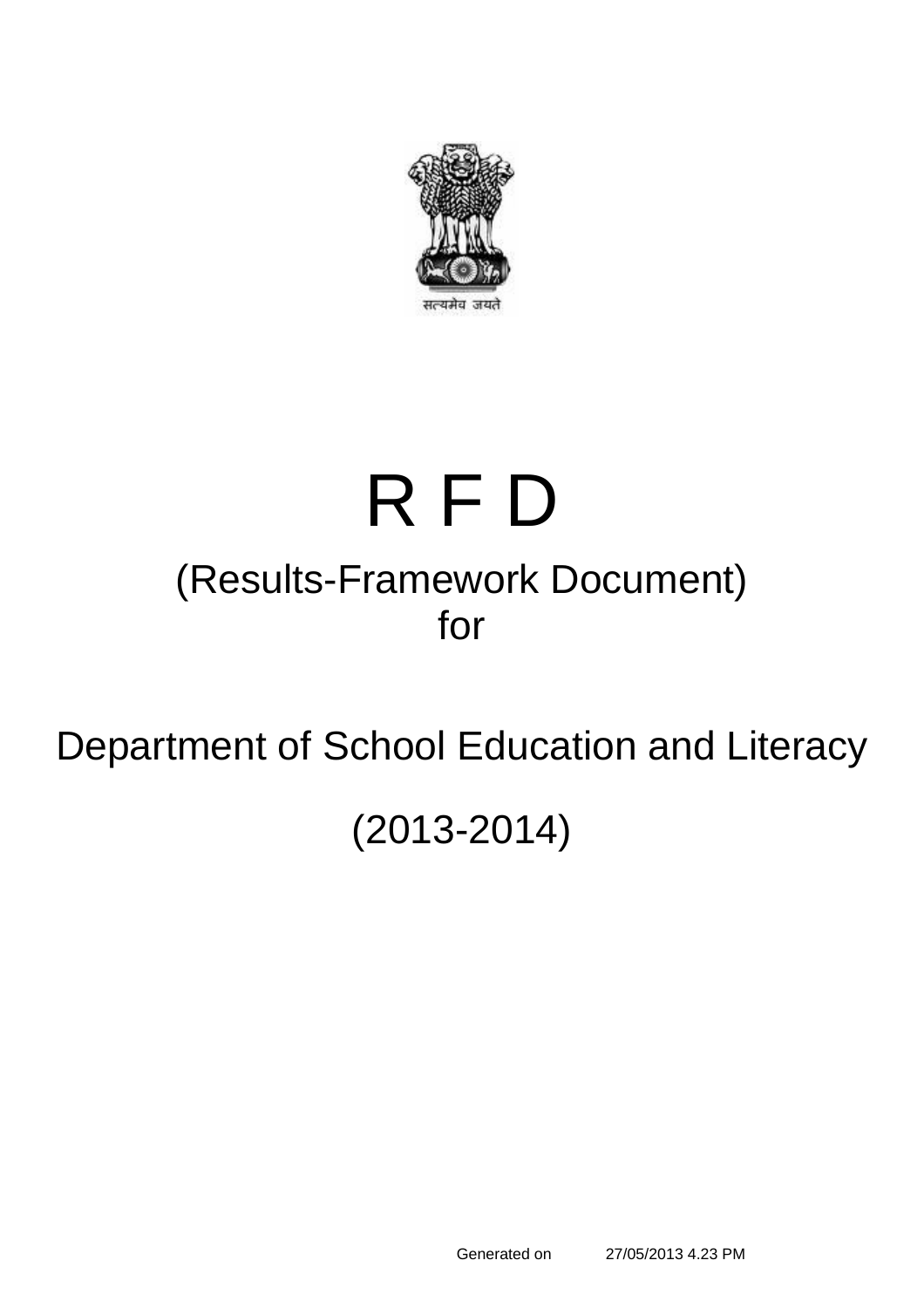#### Section 1: Vision, Mission, Objectives and Functions

#### Vision

To fully harness the nation's human potential by providing quality school education to all.

#### **Mission**

a. Reinforce the national and integrative character of education in partnership with States/UTs.b. Improve quality and standards of school education and literacy towards building a society committed to Constitutional values. c. Provide free and compulsory quality education to all children at elementary level as envisaged under the RTE Act, 2009.d. Universalise opportunities for quality secondary education. e. Establish a fully literate society.

#### **Objectives**

- 1 Expansion of quality elementary education facilities with special attention to SCs/STs/ Minorities/ Physically Handicapped and other Vulnerable Sections of society
- 2 Strengthening and expansion of quality secondary education with focus on access to secondary school facility for SCs/STs/ Minorities/ Physically Handicapped and other Vulnerable Sections of society.
- 3 Promotion of literacy and skill development to create a fully literate society.
- 4 Formulating policy and carrying out institutional, systemic and functional reforms across school education and adult education.
- 5 Structural and functional reforms
- 6 International cooperation in the field of literacy

#### **Functions**

- To formulate and implement policies and programmes for quality elementary education, secondary education, adult education and continuing education for adults 1
- 2 To set up programmatic structures for administration, fund devolution and monitoring of schemes and programmes of the Department
- To develop mechanisms for coordination, consultation and monitoring of performance of the State/UT Governments in respect of the various programmes and schemes of the Department 3
- 4 To fulfil international commitments relating to Education For All (EFA) and Millennium Development Goals (MDG)
- To monitor the functioning of subordinate/autonomous bodies/organizations: Directorate of Adult Education, Kendriya Vidyalaya Sangathan, Navodaya Vidyalaya Samiti, Central Board of Secondary Education, National Institute of Open Schooling, Central Tibetan School Administration, National Council for Teacher Education, National Bal Bhawan and the National Council for Educational Research and Training 5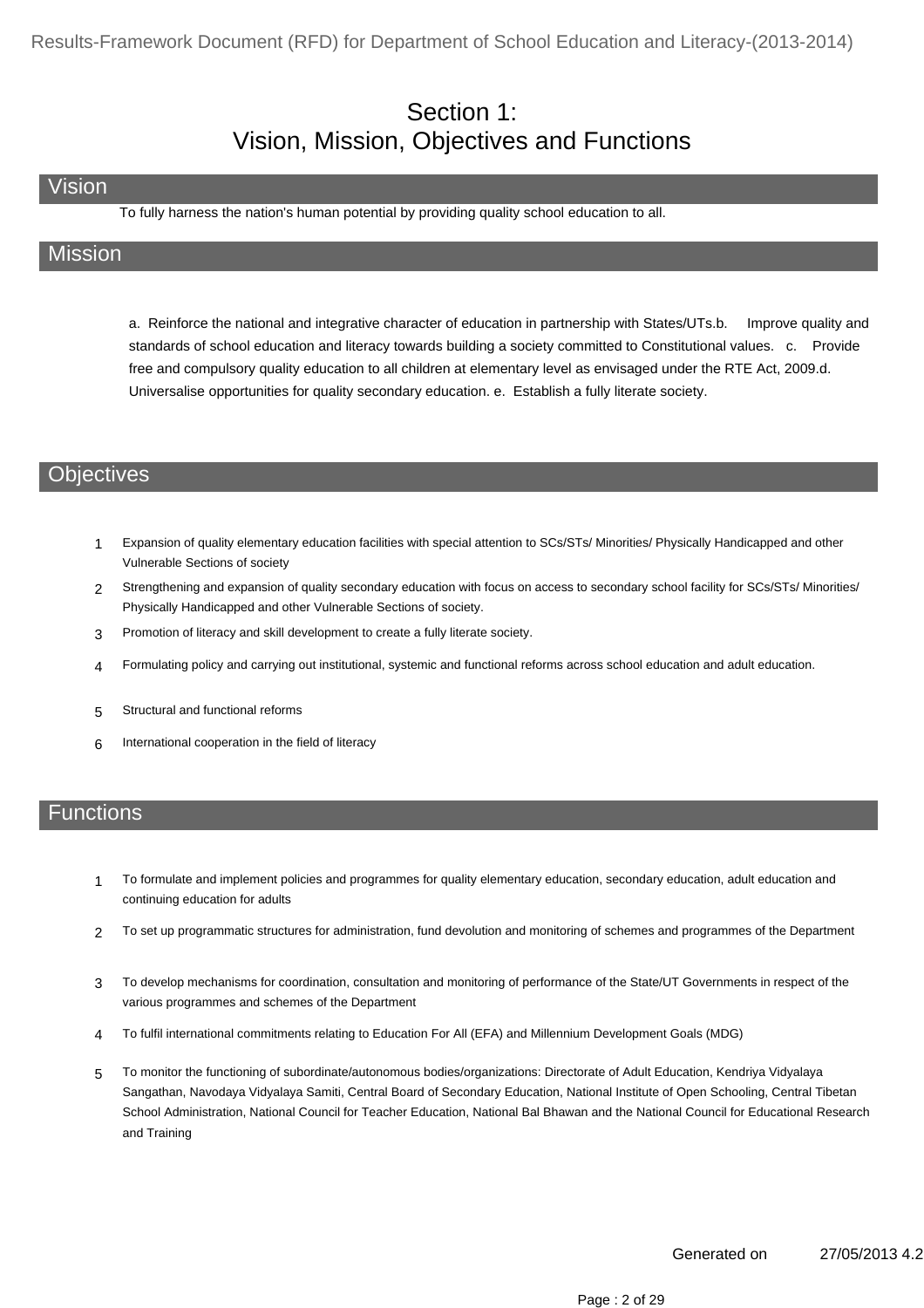#### Section 1: Vision, Mission, Objectives and Functions

6 Entering into RFD with above mentioned organizations.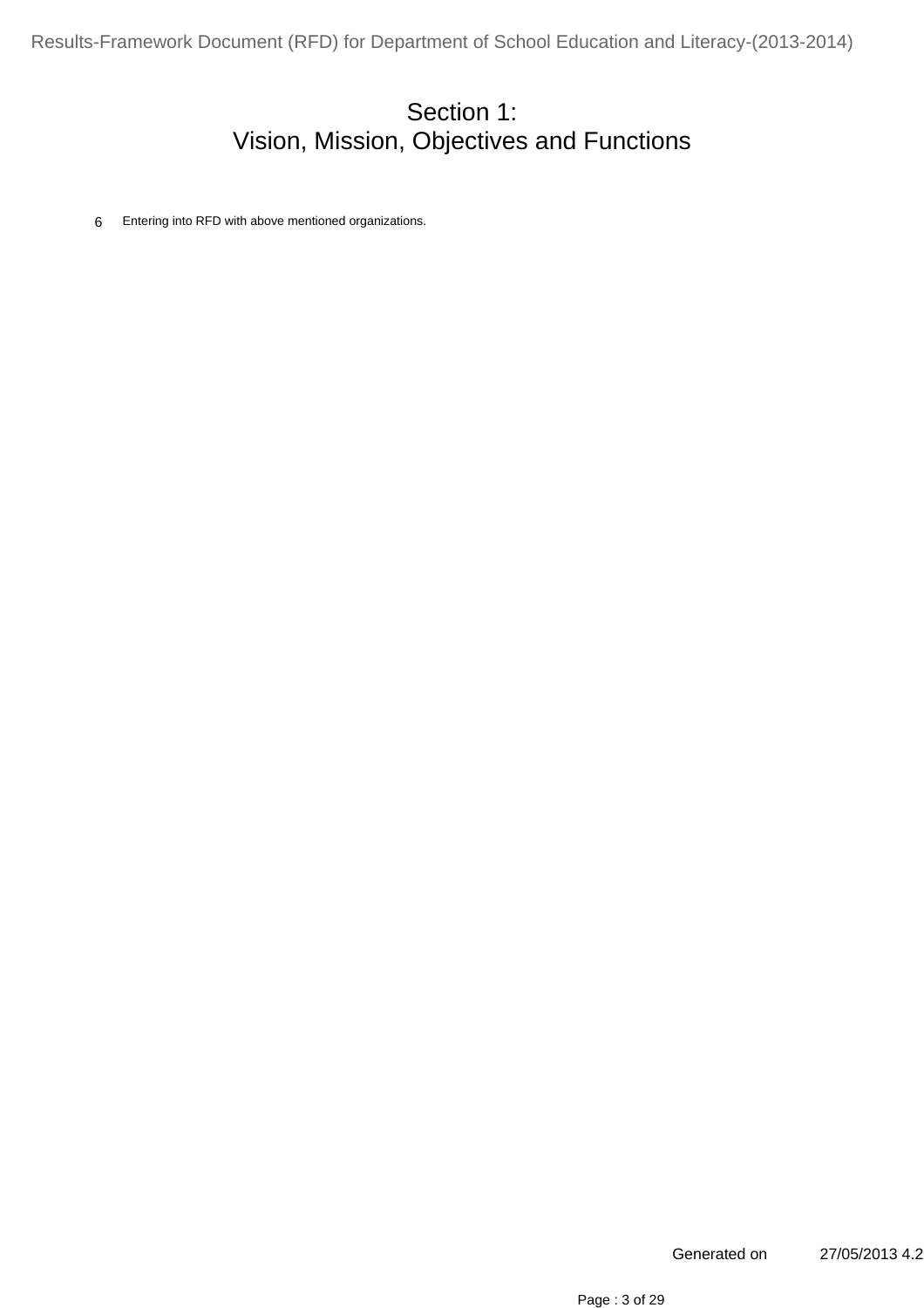|                                                                                                                                                                                       |        |                                              |         |                                                                                                  |                                              |        |                   |                  | Target / Criteria Value |             |                |
|---------------------------------------------------------------------------------------------------------------------------------------------------------------------------------------|--------|----------------------------------------------|---------|--------------------------------------------------------------------------------------------------|----------------------------------------------|--------|-------------------|------------------|-------------------------|-------------|----------------|
| Objective                                                                                                                                                                             | Weight | Action                                       |         | <b>Success</b><br>Indicator                                                                      | Unit                                         | Weight | Excellent<br>100% | Very Good<br>90% | Good<br>80%             | Fair<br>70% | Poor<br>60%    |
| Expansion of quality elementary education<br>$[1]$<br>facilities with special attention to SCs/STs/<br>Minorities/ Physically Handicapped and<br>other Vulnerable Sections of society | 52.00  | Construction of schools/<br>[1.1]<br>centres | [1.1.1] | Completion of<br>construction of<br>primary schools                                              | No.                                          | 3.00   | 1000              | 900              | 800                     | 700         | 600            |
|                                                                                                                                                                                       |        |                                              |         | [1.1.2] Completion of<br>construction of<br>upper primary<br>schools                             | INo.                                         | 3.00   | 1200              | 1000             | 800                     | 600         | 400            |
|                                                                                                                                                                                       |        | [1.2] Improvement of<br>infrastructure       |         | [1.2.1] Completion of<br>construction of<br>additional<br>classrooms<br>(elementary)             | No.                                          | 3.00   | 80000             | 70000            | 65000                   | 60000       | 55000          |
|                                                                                                                                                                                       |        | [1.3] Girls' Education                       |         | [1.3.1] Completion of<br>construction of<br><b>KGBV Schools</b><br>sanctioned upto<br>31.03.2013 | $%$ of<br>pending<br>projects                | 3.00   | 60                | 50               | 45                      | 40          | 35             |
|                                                                                                                                                                                       |        |                                              |         | [1.3.2] Girls enrolled in<br>KGBV against total<br>KGBV capacity<br>(new)                        | $\sqrt{2}$                                   | 2.00   | 40                | 35               | 30                      | 25          | 20             |
|                                                                                                                                                                                       |        | [1.4] Support to disadvantaged<br>population | [1.4.1] | Share of SC children % of<br>enrolled in<br>elementary schools                                   | school<br>enrolme<br>Int                     | 3.00   | 20                | 19.8             | 17                      | 16          | 14             |
|                                                                                                                                                                                       |        |                                              |         | [1.4.2] Share of ST children<br>enrolled in<br>elementary schools                                | $\frac{9}{6}$ of<br>School<br>enrolme<br>Int | 3.00   | 12                | 10.8             | 9                       | 8           | $\overline{7}$ |
|                                                                                                                                                                                       |        |                                              | [1.4.3] | No. of out of school<br>children (based on<br>PAB data)                                          | In lakhs                                     | 2.00   | 25                | 26               | 27                      | 28          | 29             |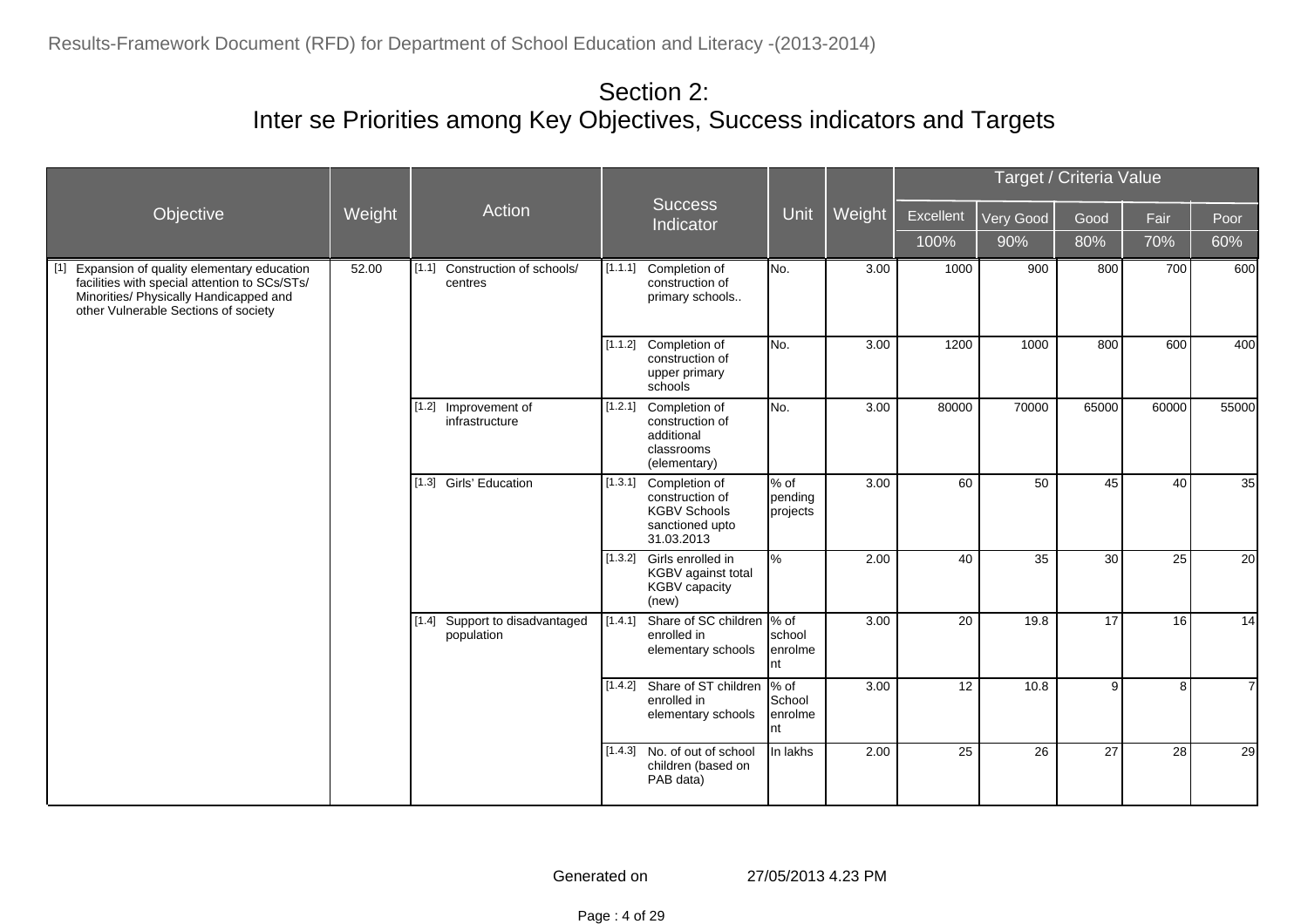|           |        |                                                                |         |                                                                                      |                                 |        |                |           | Target / Criteria Value |                |        |
|-----------|--------|----------------------------------------------------------------|---------|--------------------------------------------------------------------------------------|---------------------------------|--------|----------------|-----------|-------------------------|----------------|--------|
| Objective | Weight | Action                                                         |         | <b>Success</b><br>Indicator                                                          | Unit                            | Weight | Excellent      | Very Good | Good                    | Fair           | Poor   |
|           |        |                                                                |         |                                                                                      |                                 |        | 100%           | 90%       | 80%                     | 70%            | 60%    |
|           |        |                                                                | [1.4.4] | Share of Muslim<br>students enrolled in<br>elementary schools                        | % of<br>School<br>enrolme<br>nt | 3.00   | 14.00          | 13.43     | 12.79                   | 12.00          | 11.50  |
|           |        | Additional teachers at<br>[1.5]<br>elementary level            | [1.5.1] | Recruitment of<br>Teachers under<br><b>SSA</b>                                       | No.                             | 2.00   | 50000          | 40000     | 30000                   | 20000          | 10000  |
|           |        | [1.6] In-service teacher training                              | [1.6.1] | Elementary teachers<br>to be trained                                                 | No. (in<br>lakhs)               | 3.00   | 40             | 35        | 30                      | 27             | 25     |
|           |        | Reduction in drop-out rate<br>[1.7]<br>at primary level        | [1.7.1] | Average annual<br>drop-out rate (based<br>on DISE data)                              | $\%$                            | 3.00   | $\overline{4}$ | 5         | 6                       | $\overline{7}$ | 8      |
|           |        |                                                                | [1.7.2] | Transition rate from<br>primary to upper<br>primary for girls                        | $\sqrt{2}$                      | 2.00   | 90             | 88        | 86                      | 84             | 80     |
|           |        | [1.8] Provision of Mid-Day Meal<br>to schools                  | [1.8.1] | Coverage of<br>students                                                              | Number<br>(in<br>crores)        | 3.00   | 10.5           | 10.4      | 10.00                   | 9.5            | 9.00   |
|           |        | [1.9]<br>Improvement of<br>infrastructure for Mid-Day-<br>Meal | [1.9.1] | Construction of<br>Kitchen-cum-stores<br>in Elementary<br>Schools                    | No.                             | 2.00   | 65000          | 60000     | 51600                   | 45600          | 39600  |
|           |        |                                                                |         | [1.9.2] Procurement of<br>Kitchen devices in<br>elementary schools                   | No.                             | 1.00   | 75000          | 70000     | 60200                   | 53200          | 46200  |
|           |        |                                                                |         | [1.9.3] Number of Kitchen<br>devices to be<br>replaced/ sanctioned<br>in 2007-08 and | No.                             | 1.00   | 225000         | 216000    | 193500                  | 171000         | 148500 |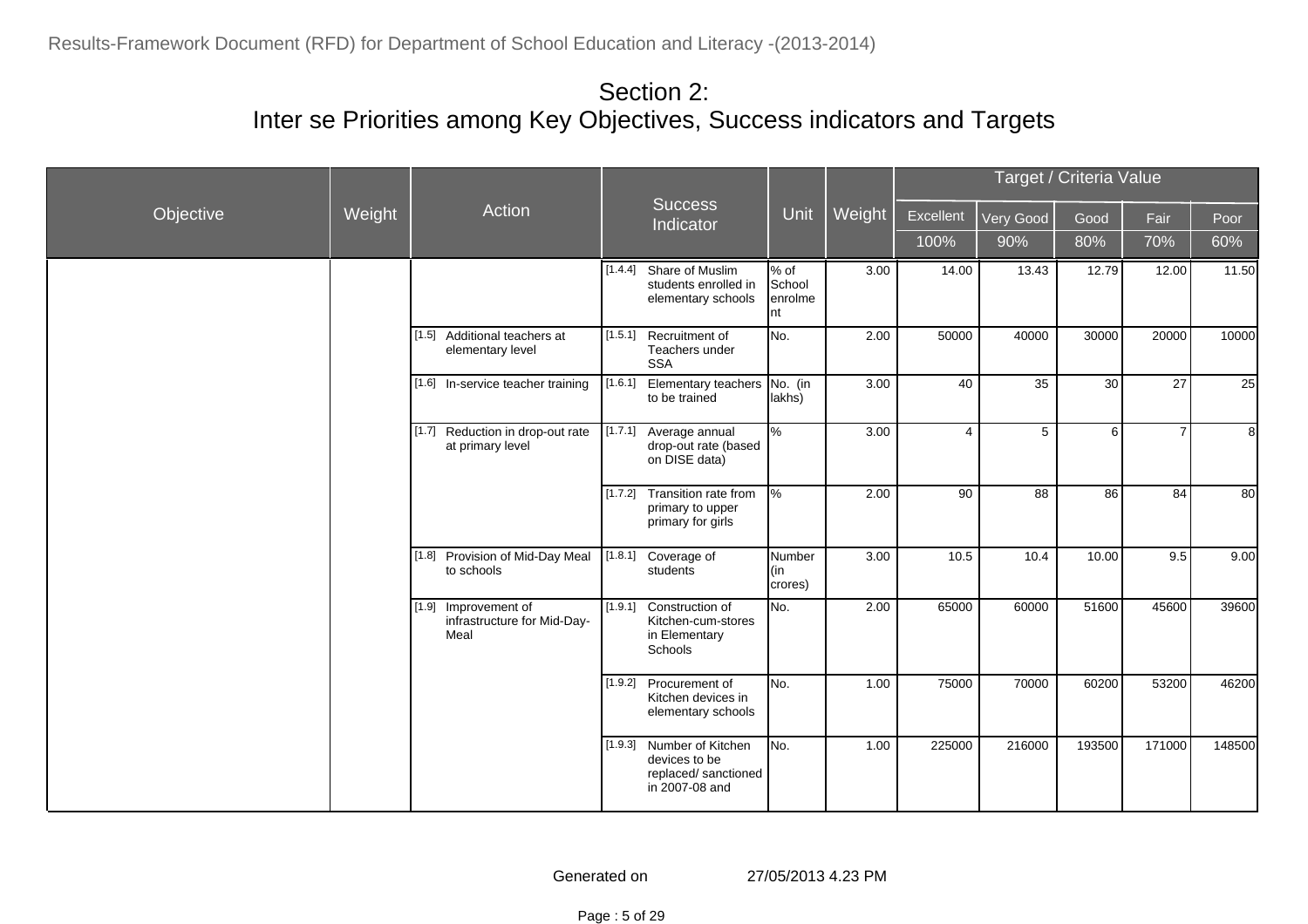|                                                                        |        |                                                                                       |                                                                                                                                     |                              |        |            |                                             | Target / Criteria Value |                 |                |
|------------------------------------------------------------------------|--------|---------------------------------------------------------------------------------------|-------------------------------------------------------------------------------------------------------------------------------------|------------------------------|--------|------------|---------------------------------------------|-------------------------|-----------------|----------------|
| Objective                                                              | Weight | Action                                                                                | <b>Success</b><br>Indicator                                                                                                         | Unit                         | Weight | Excellent  | Very Good                                   | Good                    | Fair            | Poor           |
|                                                                        |        |                                                                                       |                                                                                                                                     |                              |        | 100%       | 90%                                         | 80%                     | 70%             | 60%            |
|                                                                        |        |                                                                                       | thereafter                                                                                                                          |                              |        |            |                                             |                         |                 |                |
|                                                                        |        | [1.10] Approval for establishment<br>of teacher education<br>institutions             | [1.10.1] Approval for DIETs<br>in newly created<br><b>Districts</b>                                                                 | No. of<br>districts          | 2.00   | 25         | 20                                          | 15                      | 10 <sup>1</sup> | 5              |
|                                                                        |        |                                                                                       | [1.10.2] Approval for<br>establishment of<br><b>BITEs in Special</b><br><b>Focus Districts</b>                                      | No. of<br><b>I</b> districts | 2.00   | 50         | 40                                          | 35                      | 25              | 15             |
|                                                                        |        |                                                                                       | [1.10.3] Upgradation of<br>secondary teacher<br>training institutions<br>into College of<br><b>Teacher Education</b><br>(CTEs)      | No. of<br>Institutio<br>Ins  | 1.00   | 15         | 12                                          | 9                       | $\overline{7}$  | $\overline{3}$ |
|                                                                        |        |                                                                                       | [1.10.4] Upgradation of<br>University<br>Department of<br>Education into<br>Institute of<br>Advanced Studies of<br>Education (IASE) | No. of<br>Institutio<br>Ins  | 1.00   | 10         | 8                                           | $\overline{7}$          | $6 \mid$        | $\mathbf{3}$   |
|                                                                        |        | [1.11] Pre-Service Teacher<br>Training                                                | $[1.11.1]$ Revision of<br>curriculum of D.Ed<br>course as per<br>NCFTE, 2009 by<br>States/UTs                                       | No.<br>States/<br>IUTs.      | 2.00   | 20         | 18                                          | 12                      | 10              | 5              |
|                                                                        |        | [1.12] National assessment of<br>learning level of students<br>for class III and VIII | [1.12.1] Release of report                                                                                                          | Date                         | 2.00   | 01/12/2013 | 15/12/2013 31/12/2013 15/01/2014 31/01/2014 |                         |                 |                |
| [2] Strengthening and expansion of quality<br>secondary education with | 17.00  | Construction of schools/<br>[2.1]<br>centres                                          | [2.1.1]<br>Completion of<br>construction of                                                                                         | No.                          | 2.00   | 1000       | 800                                         | 700                     | 600             | 400            |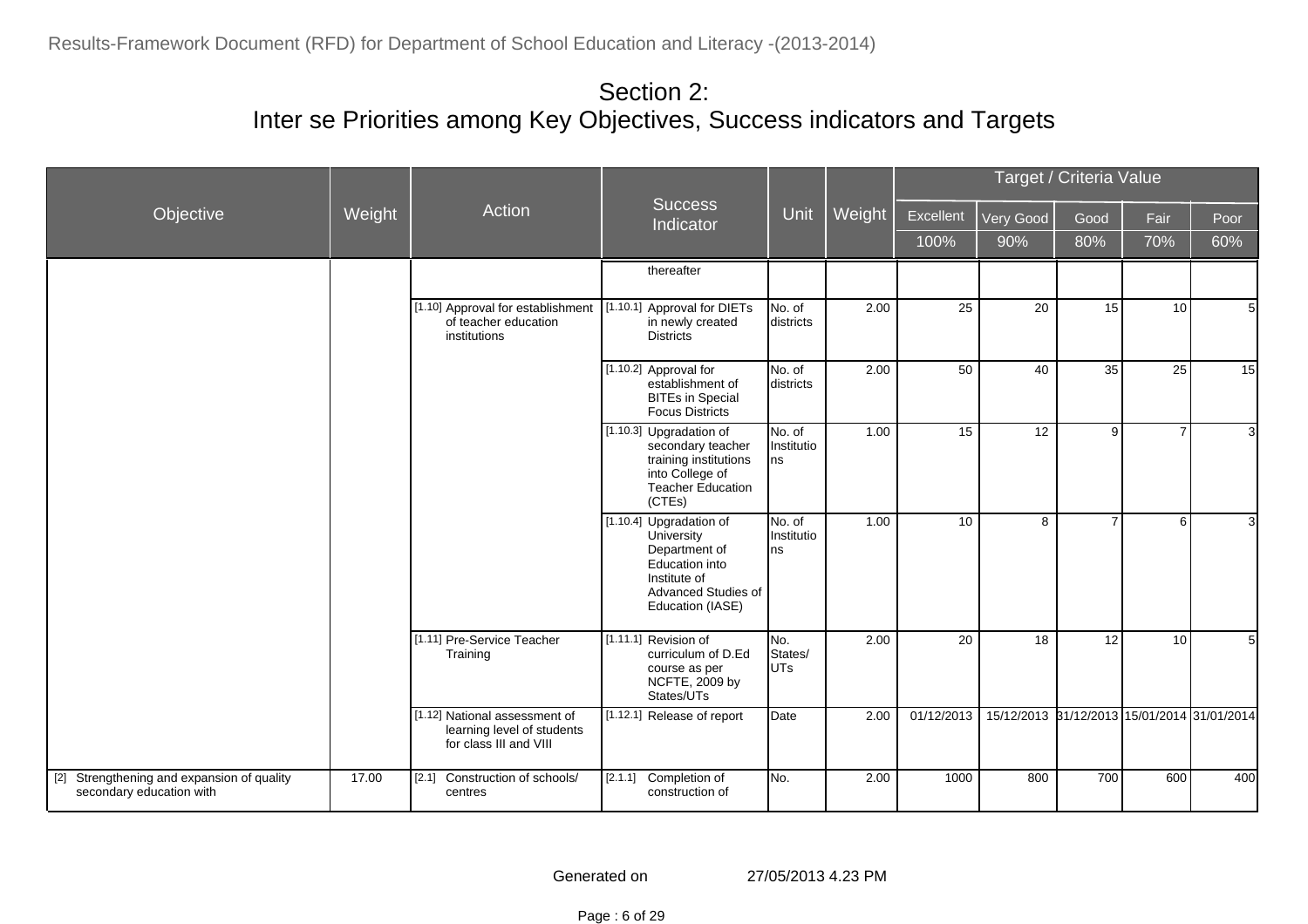|                                                                                                                                                 |        |                                                                    |         | <b>Success</b>                                                                                                                  |                   |        |           |           | Target / Criteria Value |       |       |
|-------------------------------------------------------------------------------------------------------------------------------------------------|--------|--------------------------------------------------------------------|---------|---------------------------------------------------------------------------------------------------------------------------------|-------------------|--------|-----------|-----------|-------------------------|-------|-------|
| Objective                                                                                                                                       | Weight | Action                                                             |         | Indicator                                                                                                                       | Unit              | Weight | Excellent | Very Good | Good                    | Fair  | Poor  |
|                                                                                                                                                 |        |                                                                    |         |                                                                                                                                 |                   |        | 100%      | 90%       | 80%                     | 70%   | 60%   |
| focus on access to secondary school facility<br>for SCs/STs/ Minorities/ Physically<br>Handicapped and other Vulnerable Sections<br>of society. |        |                                                                    |         | secondary schools<br>sanctioned by<br>31.03.2013                                                                                |                   |        |           |           |                         |       |       |
|                                                                                                                                                 |        | [2.2] Improvement of<br>infrastructure                             |         | [2.2.1] Strengthening of<br>existing secondary<br>schools with<br>additional<br>classrooms                                      | No.               | 1.00   | 3300      | 3000      | 2700                    | 2400  | 2100  |
|                                                                                                                                                 |        | Opening of Model Schools<br>[2.3]<br>as benchmark of<br>excellence | [2.3.1] | Operationalisation of  %<br>approved Model<br>Schools sanctioned<br>upto 31.03.2013<br>(Cumulative)                             |                   | 2.00   | 600       | 500       | 400                     | 300   | 200   |
|                                                                                                                                                 |        | [2.4] ICT enablement of<br>Secondary Schools                       |         | [2.4.1] Approval for<br>coverage of schools                                                                                     | No.               | 2.00   | 3000      | 2500      | 2000                    | 1500  | 1000  |
|                                                                                                                                                 |        | [2.5] Vocational Education                                         | [2.5.1] | Students provided<br>vocational education                                                                                       | lNo.              | 1.00   | 35000     | 30000     | 25000                   | 20000 | 15000 |
|                                                                                                                                                 |        | [2.6] Girls' Education                                             |         | [2.6.1] Completion of girls'<br>hostels at secondary<br>level                                                                   | No.               | 1.00   | 450       | 400       | 300                     | 200   | 100   |
|                                                                                                                                                 |        | [2.7] Inclusive education for<br>children with special needs       | [2.7.1] | Coverage of children No.<br>with special needs<br>studying in Govt. &<br>Govt. aided<br>secondary & higher<br>secondary schools |                   | 2.00   | 110000    | 100000    | 70000                   | 40000 | 30000 |
|                                                                                                                                                 |        | [2.8] In-service teacher training                                  | [2.8.1] | Secondary teachers<br>to be imparted                                                                                            | No. (in<br>lakhs) | 2.00   | 5         | 4.5       | $\overline{4}$          | 3.5   | 3     |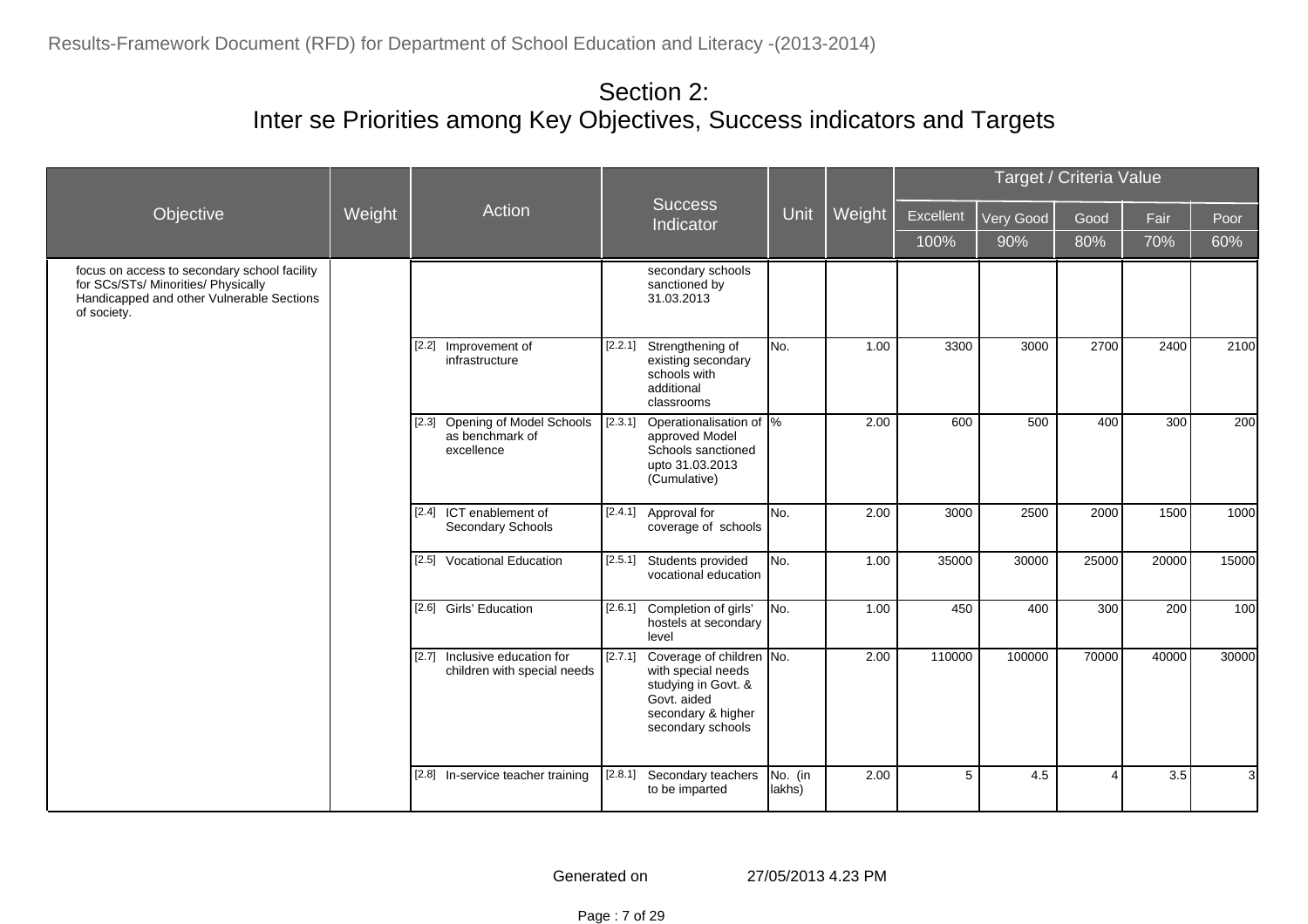|                                                                                                                                              |        |                                                                                             |         |                                                                                                                          |                   |        |            |                                             | Target / Criteria Value |                |       |
|----------------------------------------------------------------------------------------------------------------------------------------------|--------|---------------------------------------------------------------------------------------------|---------|--------------------------------------------------------------------------------------------------------------------------|-------------------|--------|------------|---------------------------------------------|-------------------------|----------------|-------|
| Objective                                                                                                                                    | Weight | Action                                                                                      |         | <b>Success</b><br>Indicator                                                                                              | Unit              | Weight | Excellent  | Very Good                                   | Good                    | Fair           | Poor  |
|                                                                                                                                              |        |                                                                                             |         |                                                                                                                          |                   |        | 100%       | 90%                                         | 80%                     | 70%            | 60%   |
|                                                                                                                                              |        |                                                                                             |         | training                                                                                                                 |                   |        |            |                                             |                         |                |       |
|                                                                                                                                              |        |                                                                                             |         | [2.8.2] Imparting training to<br>Principals and Head<br>Masters of<br>secondary schools                                  | INo.              | 2.00   | 50000      | 45000                                       | 40000                   | 35000          | 30000 |
|                                                                                                                                              |        | National assessment of<br>[2.9]<br>learning level of students<br>for class X                |         | [2.9.1] Commissioning of<br>study                                                                                        | Date              | 2.00   | 01/07/2013 | 15/07/2013 31/07/2013 16/08/2013 30/08/2013 |                         |                |       |
| [3] Promotion of literacy and skill development<br>to create a fully literate society.                                                       | 5.00   | [3.1] Skill development                                                                     |         | [3.1.1] Coverage of<br>learners under skill<br>Development<br>Programme                                                  | No. (in<br>lakhs) | 2.00   | 3          | 2.8                                         | 2.6                     | 2.4            | 2     |
|                                                                                                                                              |        | Operationali-sation of<br>[3.2]<br>Eequivalency Programme                                   |         | [3.2.1] Coverage of<br>Learners under<br>Equivalency<br>Programme                                                        | INo.              | 1.00   | 25000      | 22000                                       | 20000                   | 18000          | 16000 |
|                                                                                                                                              |        | Assessment of learners<br>[3.3]<br>under Saakshar Bharat                                    |         | $[3.3.1]$ Two rounds of<br>assessment of<br>learners at district<br>level, on August 31,<br>2013 & on March<br>31, 2014. | INo.              | 2.00   | 250        | 240                                         | 230                     | 225            | 220   |
| [4] Formulating policy and carrying out<br>institutional, systemic and functional reforms<br>across school education and adult<br>education. | 11.00  | [4.1]<br>Policy: Introducing a unified [4.1.1]<br>system of data in<br>elementary education |         | <b>Integrating DISE</b><br>and Semis systems<br>at State level                                                           | INo.              | 2.00   | 5          | 4                                           |                         | $\overline{2}$ |       |
|                                                                                                                                              |        | Direct benefit transfer for<br>$[4.2]$<br>NMSS and NSIGSE                                   |         | [4.2.1] Districts covered                                                                                                | INo.              | 1.00   | 43         | 38                                          | 33                      | 28             | 25    |
|                                                                                                                                              |        | [4.3] Revision of MDM Scheme                                                                | [4.3.1] | Launching of the<br>revised MDM<br>scheme                                                                                | Date              | 2.00   | 01/12/2013 | 01/01/2014 31/01/2014 28/02/2014 31/03/2014 |                         |                |       |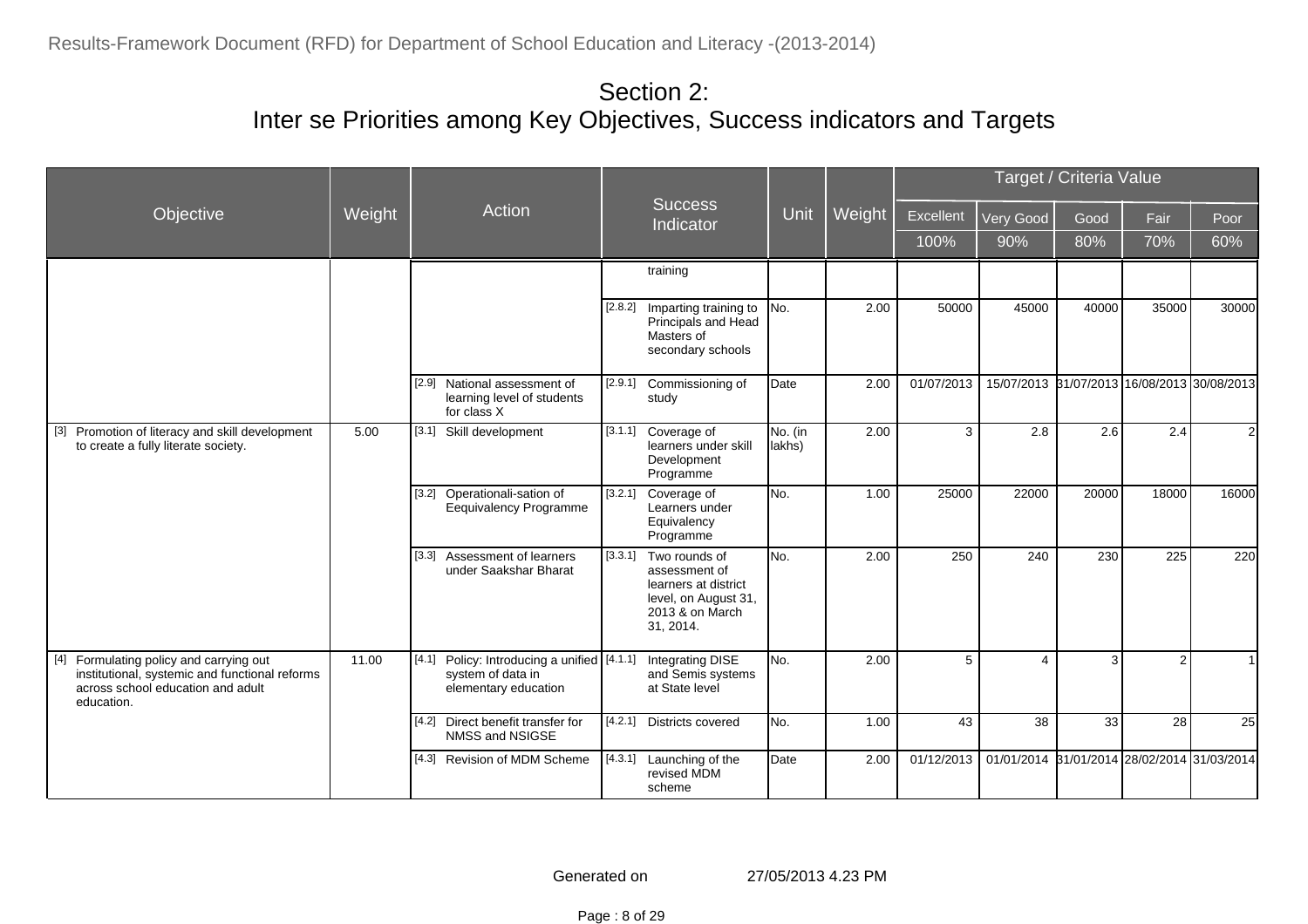|                                                                                                             |        |                                                                                                                           |                                                                                                              |              |        |            |                                             | Target / Criteria Value |                                  |      |
|-------------------------------------------------------------------------------------------------------------|--------|---------------------------------------------------------------------------------------------------------------------------|--------------------------------------------------------------------------------------------------------------|--------------|--------|------------|---------------------------------------------|-------------------------|----------------------------------|------|
| Objective                                                                                                   | Weight | Action                                                                                                                    | <b>Success</b><br>Indicator                                                                                  | Unit         | Weight | Excellent  | Very Good                                   | Good                    | Fair                             | Poor |
|                                                                                                             |        |                                                                                                                           |                                                                                                              |              |        | 100%       | 90%                                         | 80%                     | 70%                              | 60%  |
|                                                                                                             |        | [4.4] Review Missions for MDM                                                                                             | $\overline{[4.4.1]}$ States Reviewed                                                                         | No.          | 1.00   | 9          | 8                                           |                         | $6 \mid$                         | 5    |
|                                                                                                             |        | [4.5] Development of IVRS                                                                                                 | [4.5.1] Rollout of IVRS<br>across the country                                                                | Date         | 2.00   | 31/12/2013 | 15/01/2014 31/01/2014 28/02/2014 31/03/2014 |                         |                                  |      |
|                                                                                                             |        | [4.6] Integration of IVRS with<br>web based MDM-MIS                                                                       | [4.6.1]<br>Commissioning of<br>web portal with<br>IVRS for use[to be<br>explained in section<br>41           | Date         | 1.00   | 31/12/2013 | 15/01/2014 31/01/2014 28/02/2014 31/03/2014 |                         |                                  |      |
|                                                                                                             |        | Social auditing of the<br>[4.7]<br>scheme                                                                                 | [4.7.1]<br>Conducting of social<br>audit of the MDM<br>scheme in States on<br>the lines of Andhra<br>Pradesh | No.          | 1.00   | 5          | 4                                           | 3                       | $\overline{2}$                   |      |
|                                                                                                             |        | [4.8] Commissioning of<br>Anthropometric studies in<br>15 SFD's to assess impact<br>of MDM on Health/ nutrition<br>states | [4.8.1] Districts covered                                                                                    | INo.         | 1.00   | 20         | 15                                          | 10                      | 8 <sup>1</sup>                   | 5    |
| Efficient Functioning of the RFD System                                                                     | 3.00   | Timely submission of Draft RFD On-time submission<br>2014-15 for Approval                                                 |                                                                                                              | <b>D</b> ate | 2.0    | 05/03/2014 | 06/03/2014                                  |                         | 07/03/2014 08/03/2014 11/03/2014 |      |
|                                                                                                             |        | Timely submission of Results for<br>2012-13                                                                               | On-time submission                                                                                           | Date         | 1.0    | 01/05/2013 | 02/05/2013 03/05/2013 06/05/2013 07/05/2013 |                         |                                  |      |
| Improving Internal<br>Efficiency/Responsiveness/<br>Transparency/Service delivery of<br>Ministry/Department | 6.00   | Independent Audit of<br>implementation of<br>Citizens'/Clients' Charter (CCC)                                             | % of implementation                                                                                          | $\%$         | 2.0    | 100        | 95                                          | 90                      | 85                               | 80   |

\* Mandatory Objective(s)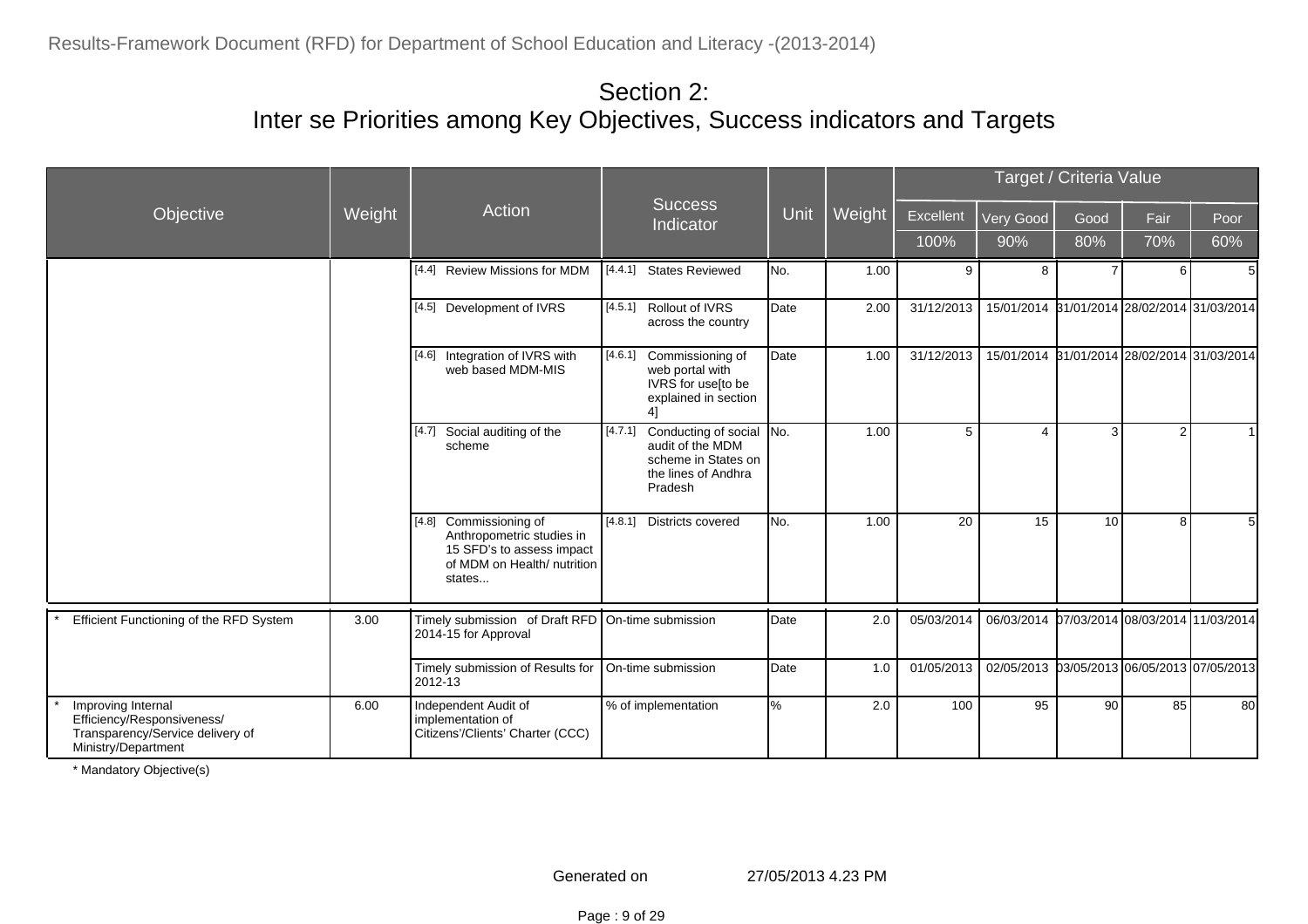|                               |        |                                                                                                                    | Success                            |      |        | Target / Criteria Value |                                             |      |                                  |                 |  |  |
|-------------------------------|--------|--------------------------------------------------------------------------------------------------------------------|------------------------------------|------|--------|-------------------------|---------------------------------------------|------|----------------------------------|-----------------|--|--|
| Objective                     | Weight | Action                                                                                                             | Indicator                          | Unit | Weight | Excellent               | Very Good                                   | Good | Fair                             | Poor            |  |  |
|                               |        |                                                                                                                    |                                    |      |        | 100%                    | 90%                                         | 80%  | 70%                              | 60%             |  |  |
|                               |        | Independent Audit of<br>implementation of Public<br>Grievance Redressal System                                     | % of implementation                | l%   | 2.0    | 100                     | 95                                          | 90   | 85                               | 90 <sup>1</sup> |  |  |
|                               |        | Update departmental strategy to<br>align with 12th Plan priorities                                                 | Timely updation of the<br>strategy | Date | 2.0    | 10/09/2013              | 17/09/2013                                  |      | 24/09/2013 01/10/2013 08/10/2013 |                 |  |  |
| <b>Administrative Reforms</b> | 6.00   | Implement mitigating strategies<br>for reducing potential risk of<br>corruption                                    | % of implementation                | l%   | 1.0    | 100                     | 95                                          | 90   | 85                               | 80              |  |  |
|                               |        | Implement ISO 9001 as per the<br>approved action plan                                                              | % of implementation                | l%   | 2.0    | 100                     | 95                                          | 90   | 85                               | 80              |  |  |
|                               |        | Implement Innovation Action<br>Plan (IAP)                                                                          | % of milestones achieved           | $\%$ | 2.0    | 100                     | 95                                          | 90   | 85                               | 80              |  |  |
|                               |        | Identification of core and non-<br>core activities of the<br>Ministry/Department as per 2nd<br>ARC recommendations | Timely submission                  | Date | 1.0    | 01/10/2013              | 15/10/2013 80/10/2013 10/11/2013 20/11/2013 |      |                                  |                 |  |  |

\* Mandatory Objective(s)

Generated on 27/05/2013 4.23 PM

Page : 10 of 29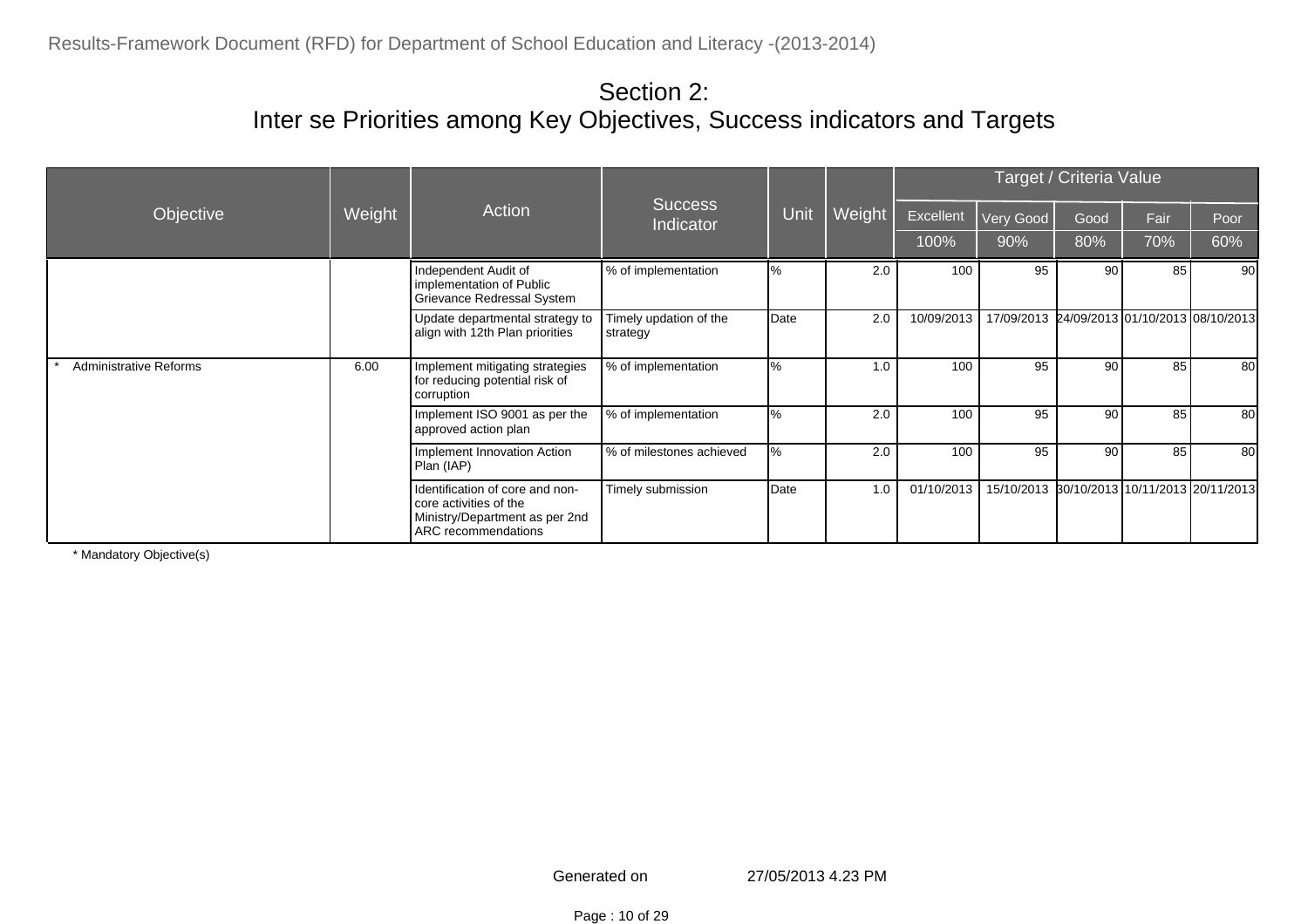| Objective                                                                                                                                                                              | Action                                          | <b>Success Indicator</b>                                                               | Unit                        | <b>Actual Value</b><br>for<br>FY 11/12 | for<br>FY 12/13          | Actual Value Target Value<br>for<br>FY 13/14 | Projected<br>Value for<br>FY 14/15 | Projected<br>Value for<br>FY 15/16 |
|----------------------------------------------------------------------------------------------------------------------------------------------------------------------------------------|-------------------------------------------------|----------------------------------------------------------------------------------------|-----------------------------|----------------------------------------|--------------------------|----------------------------------------------|------------------------------------|------------------------------------|
| Expansion of quality elementary<br>[1]<br>education facilities with special<br>attention to SCs/STs/ Minorities/<br>Physically Handicapped and other<br>Vulnerable Sections of society | [1.1] Construction of schools/<br>centres       | [1.1.1] Completion of<br>construction of primary<br>schools                            | No.                         | 500                                    | 1000                     | 900                                          | 600                                | 400                                |
|                                                                                                                                                                                        |                                                 | [1.1.2] Completion of<br>construction of upper<br>primary schools                      | No.                         | 2000                                   | 2500                     | 1000                                         | 600                                | 400                                |
|                                                                                                                                                                                        | [1.2] Improvement of<br>infrastructure          | [1.2.1] Completion of<br>construction of<br>additional classrooms<br>(elementary)      | No.                         | 180000                                 | 100065                   | 70000                                        | 200                                | 100                                |
|                                                                                                                                                                                        | [1.3] Girls' Education                          | [1.3.1] Completion of<br>construction of KGBV<br>Schools sanctioned<br>upto 31.03.2013 | % of<br>pending<br>projects | 90                                     | 90                       | 50                                           | 95                                 | 95                                 |
|                                                                                                                                                                                        |                                                 | [1.3.2] Girls enrolled in KGBV<br>against total KGBV<br>capacity (new)                 | $\%$                        | 65                                     | 65                       | 35                                           | 50                                 | 60                                 |
|                                                                                                                                                                                        | [1.4] Support to<br>disadvantaged<br>population | [1.4.1] Share of SC children<br>enrolled in elementary<br>schools                      | % of<br>school<br>enrolment | $\mathbf{u}$                           | $\overline{\phantom{a}}$ | 19.8                                         | $\sim$                             | $\sim$                             |
|                                                                                                                                                                                        |                                                 | [1.4.2] Share of ST children<br>enrolled in elementary<br>schools                      | % of<br>School<br>enrolment | 10.8                                   | $\overline{\phantom{a}}$ | 10.8                                         | 10.7                               | 10.6                               |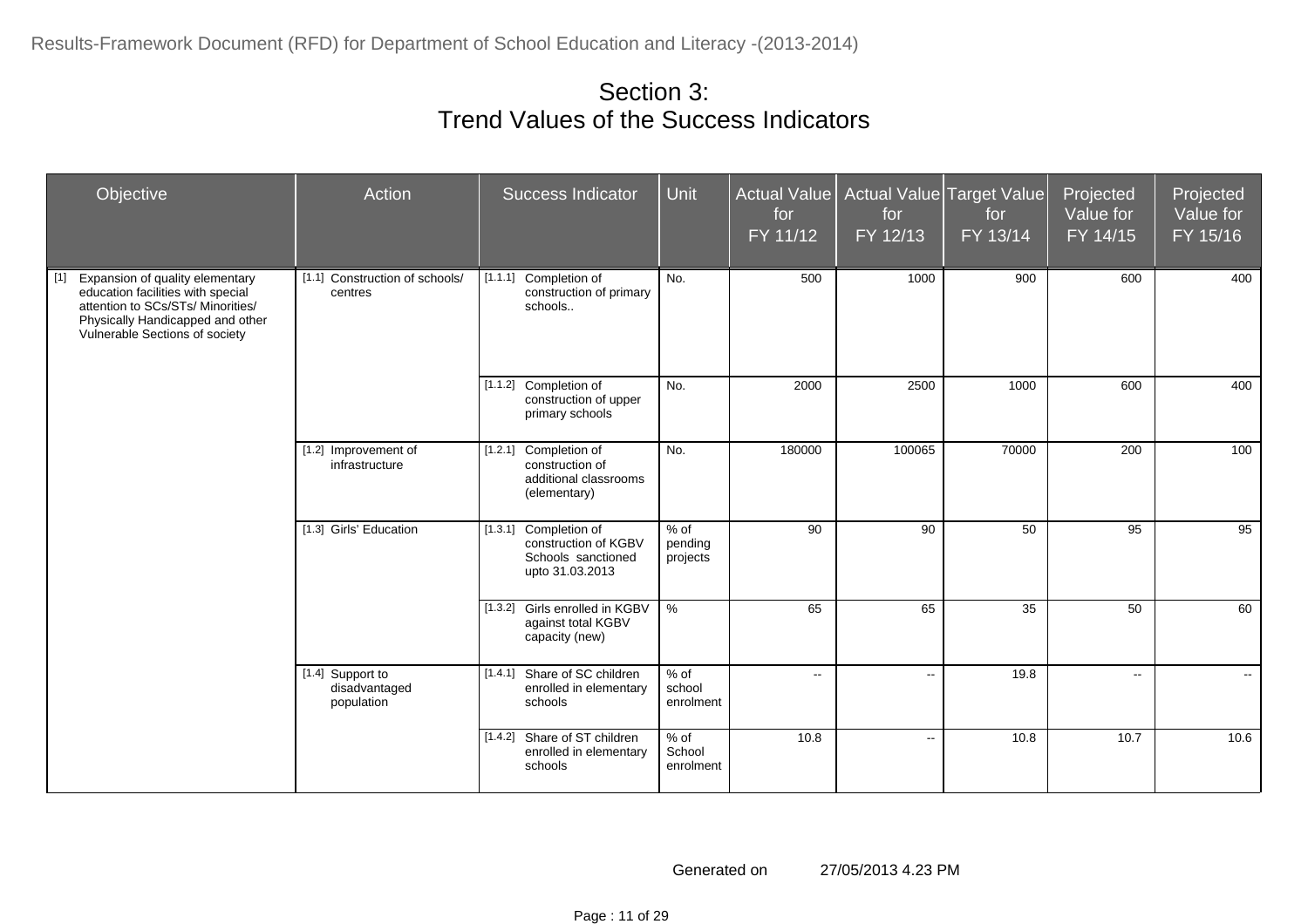| Objective | Action                                                      | <b>Success Indicator</b>                                                      | Unit                        | <b>Actual Value</b><br>for<br>FY 11/12 | Actual Value<br>for<br>FY 12/13 | Target Value<br>for<br>FY 13/14 | Projected<br>Value for<br>FY 14/15 | Projected<br>Value for<br>FY 15/16 |
|-----------|-------------------------------------------------------------|-------------------------------------------------------------------------------|-----------------------------|----------------------------------------|---------------------------------|---------------------------------|------------------------------------|------------------------------------|
|           |                                                             | $[1.4.3]$ No. of out of school<br>children (based on<br>PAB data)             | In lakhs                    | 34                                     | 30                              | 26                              | 20                                 | 16                                 |
|           |                                                             | [1.4.4] Share of Muslim<br>students enrolled in<br>elementary schools         | % of<br>School<br>enrolment | 12.79                                  | $\sim$                          | 13.43                           | 13.43                              | 13.43                              |
|           | [1.5] Additional teachers at<br>elementary level            | [1.5.1] Recruitment of<br>Teachers under SSA                                  | No.                         | 150000                                 | 59903                           | 40000                           | 40000                              | 30000                              |
|           | [1.6] In-service teacher<br>training                        | [1.6.1] Elementary teachers to<br>be trained                                  | No. (in<br>lakhs)           | 40                                     | 35                              | 35                              | 16                                 | 15                                 |
|           | [1.7] Reduction in drop-out<br>rate at primary level        | [1.7.1] Average annual drop-<br>out rate (based on<br>DISE data)              | %                           | $\sim$                                 | $\mathcal{L}_{\mathcal{F}}$     | 5                               | $\overline{\phantom{a}}$           | $\sim$                             |
|           |                                                             | [1.7.2] Transition rate from<br>primary to upper<br>primary for girls         | $\%$                        | $\mathbf{u}$                           | $\overline{\phantom{a}}$        | 88                              | н.                                 | $\sim$                             |
|           | [1.8] Provision of Mid-Day<br>Meal to schools               | [1.8.1] Coverage of students                                                  | Number<br>(in crores)       | 11.00                                  | 10.54                           | 10.4                            | 11.00                              | 11.50                              |
|           | [1.9] Improvement of<br>infrastructure for Mid-<br>Day-Meal | [1.9.1] Construction of<br>Kitchen-cum-stores in<br><b>Elementary Schools</b> | No.                         | 78744                                  | 36978                           | 60000                           | 45000                              | 50000                              |
|           |                                                             | [1.9.2] Procurement of<br>Kitchen devices in<br>elementary schools            | No.                         | 54790                                  | 27140                           | 70000                           | 20000                              | 15000                              |
|           |                                                             | [1.9.3] Number of Kitchen<br>devices to be replaced/                          | No.                         | $\mathbf 0$                            | 303554                          | 216000                          | 121212                             | 270096                             |

Page : 12 of 29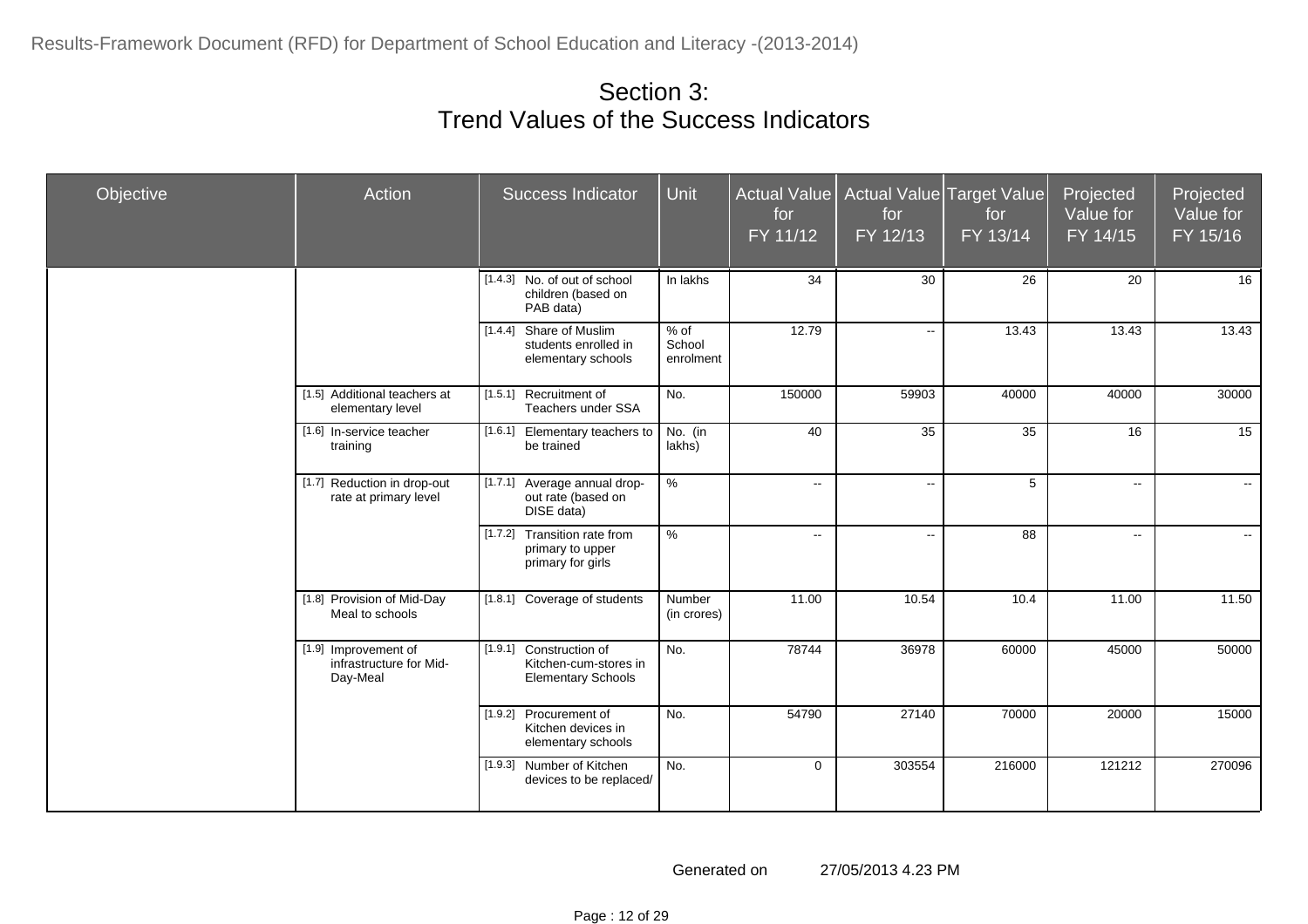| Objective | Action                                                                                | <b>Success Indicator</b>                                                                                                                       | Unit                                  | for<br>FY 11/12          | Actual Value   Actual Value   Target Value  <br>for<br>FY 12/13 | for<br>FY 13/14 | Projected<br>Value for<br>FY 14/15 | Projected<br>Value for<br>FY 15/16 |
|-----------|---------------------------------------------------------------------------------------|------------------------------------------------------------------------------------------------------------------------------------------------|---------------------------------------|--------------------------|-----------------------------------------------------------------|-----------------|------------------------------------|------------------------------------|
|           |                                                                                       | sanctioned in 2007-08<br>and thereafter                                                                                                        |                                       |                          |                                                                 |                 |                                    |                                    |
|           | [1.10] Approval for<br>establishment of teacher<br>education institutions             | [1.10.1] Approval for DIETs in<br>newly created Districts                                                                                      | No. of<br>districts                   | $\overline{\phantom{a}}$ | 35                                                              | 20              | $\sim$                             | $\sim$                             |
|           |                                                                                       | [1.10.2] Approval for<br>establishment of BITEs<br>in Special Focus<br><b>Districts</b>                                                        | No. of<br>districts                   | $\sim$                   | 93                                                              | 40              | 40                                 | 13                                 |
|           |                                                                                       | [1.10.3] Upgradation of<br>secondary teacher<br>training institutions into<br>College of Teacher<br>Education (CTEs)                           | No. of<br>Institution<br>s            | $\sim$                   | 11                                                              | 12              | 10                                 | 10                                 |
|           |                                                                                       | [1.10.4] Upgradation of<br><b>University Department</b><br>of Education into<br>Institute of Advanced<br><b>Studies of Education</b><br>(IASE) | No. of<br>Institution<br>$\mathbf{s}$ | $\sim$                   | 3                                                               | 8               | 5                                  | $5\overline{)}$                    |
|           | [1.11]Pre-Service Teacher<br>Training                                                 | [1.11.1] Revision of curriculum<br>of D.Ed course as per<br>NCFTE, 2009 by<br>States/UTs                                                       | No.<br>States/<br><b>UTs</b>          | $\mathbb{L}^2$           | $\sim$                                                          | 18              | 10                                 | $5^{\circ}$                        |
|           | [1.12] National assessment of<br>learning level of students<br>for class III and VIII | [1.12.1] Release of report                                                                                                                     | Date                                  | $\sim$                   | $\sim$                                                          | 15/12/2013      | $\sim$                             | $\sim$                             |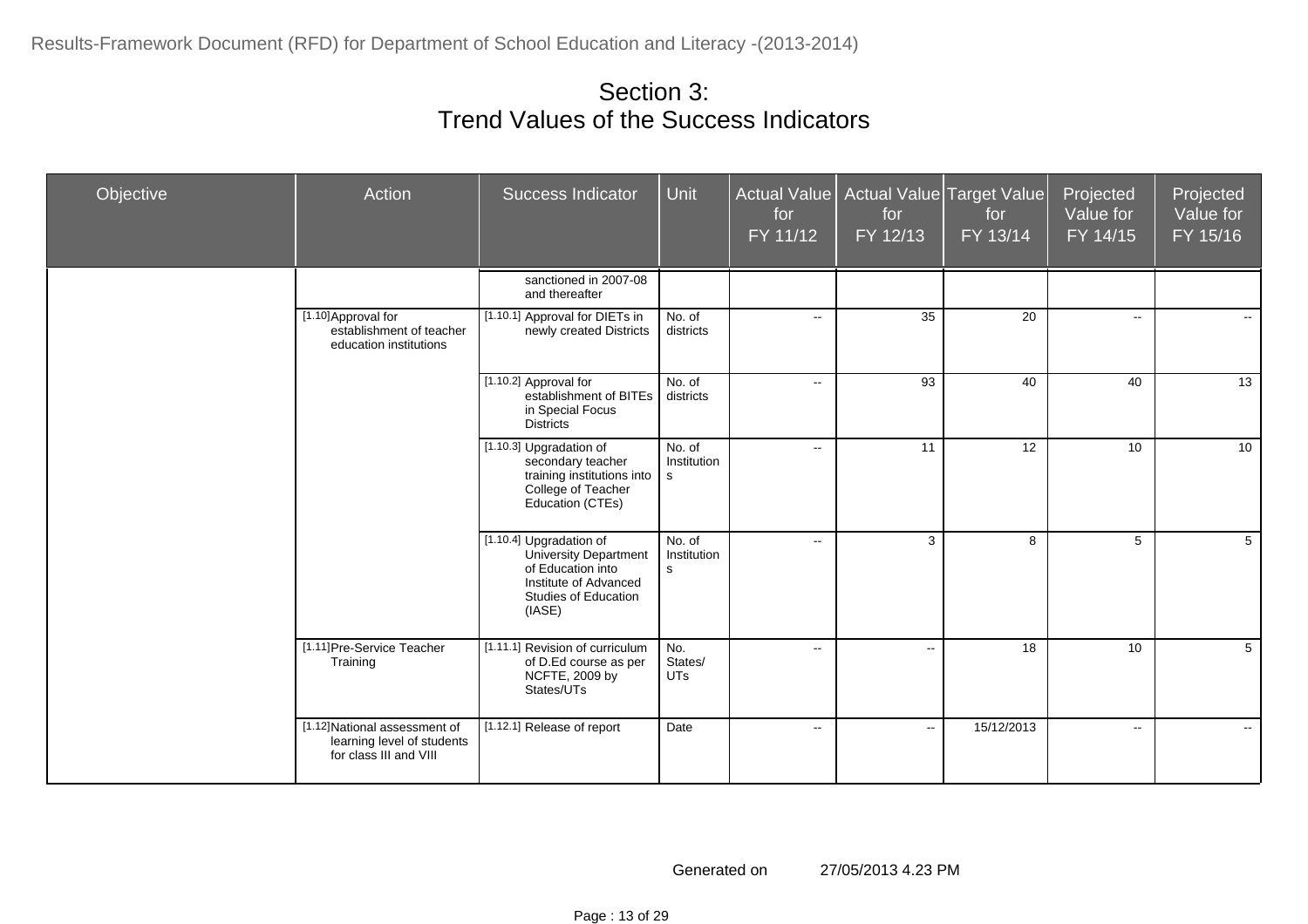| Objective                                                                                                                                                                                                                    | Action                                                          | <b>Success Indicator</b>                                                                                                            | Unit          | Actual Value<br>for<br>FY 11/12 | for<br>FY 12/13 | Actual Value Target Value<br>for<br>FY 13/14 | Projected<br>Value for<br>FY 14/15 | Projected<br>Value for<br>FY 15/16 |
|------------------------------------------------------------------------------------------------------------------------------------------------------------------------------------------------------------------------------|-----------------------------------------------------------------|-------------------------------------------------------------------------------------------------------------------------------------|---------------|---------------------------------|-----------------|----------------------------------------------|------------------------------------|------------------------------------|
| [2]<br>Strengthening and expansion of<br>quality secondary education with<br>focus on access to secondary school<br>facility for SCs/STs/ Minorities/<br>Physically Handicapped and other<br>Vulnerable Sections of society. | [2.1] Construction of schools/<br>centres                       | Completion of<br>[2.1.1]<br>construction of<br>secondary schools<br>sanctioned by<br>31.03.2013                                     | No.           | 283                             | 466             | 800                                          | 500                                | 500                                |
|                                                                                                                                                                                                                              | [2.2] Improvement of<br>infrastructure                          | [2.2.1] Strengthening of<br>existing secondary<br>schools with additional<br>classrooms                                             | No.           | 15491                           | $\mathbf{u}$    | 3000                                         | 3500                               | 4000                               |
|                                                                                                                                                                                                                              | [2.3] Opening of Model<br>Schools as benchmark of<br>excellence | [2.3.1]<br>Operationalisation of<br>approved Model<br>Schools sanctioned<br>upto 31.03.2013<br>(Cumulative)                         | $\frac{0}{0}$ | $\sim$                          | 473             | 500                                          | 400                                | 400                                |
|                                                                                                                                                                                                                              | [2.4] ICT enablement of<br>Secondary Schools                    | [2.4.1] Approval for coverage<br>of schools                                                                                         | No.           | 14062                           | 2255            | 2500                                         | 3000                               | 3000                               |
|                                                                                                                                                                                                                              | [2.5] Vocational Education                                      | [2.5.1] Students provided<br>vocational education                                                                                   | No.           | н.                              | 5000            | 30000                                        | 50000                              | 75000                              |
|                                                                                                                                                                                                                              | [2.6] Girls' Education                                          | [2.6.1] Completion of girls'<br>hostels at secondary<br>level                                                                       | No.           | $\sim$                          | 88              | 400                                          | 1000                               | 1000                               |
|                                                                                                                                                                                                                              | [2.7] Inclusive education for<br>children with special<br>needs | [2.7.1] Coverage of children<br>with special needs<br>studying in Govt. &<br>Govt. aided secondary<br>& higher secondary<br>schools | No.           | 138586                          | 81227           | 100000                                       | 110000                             | 120000                             |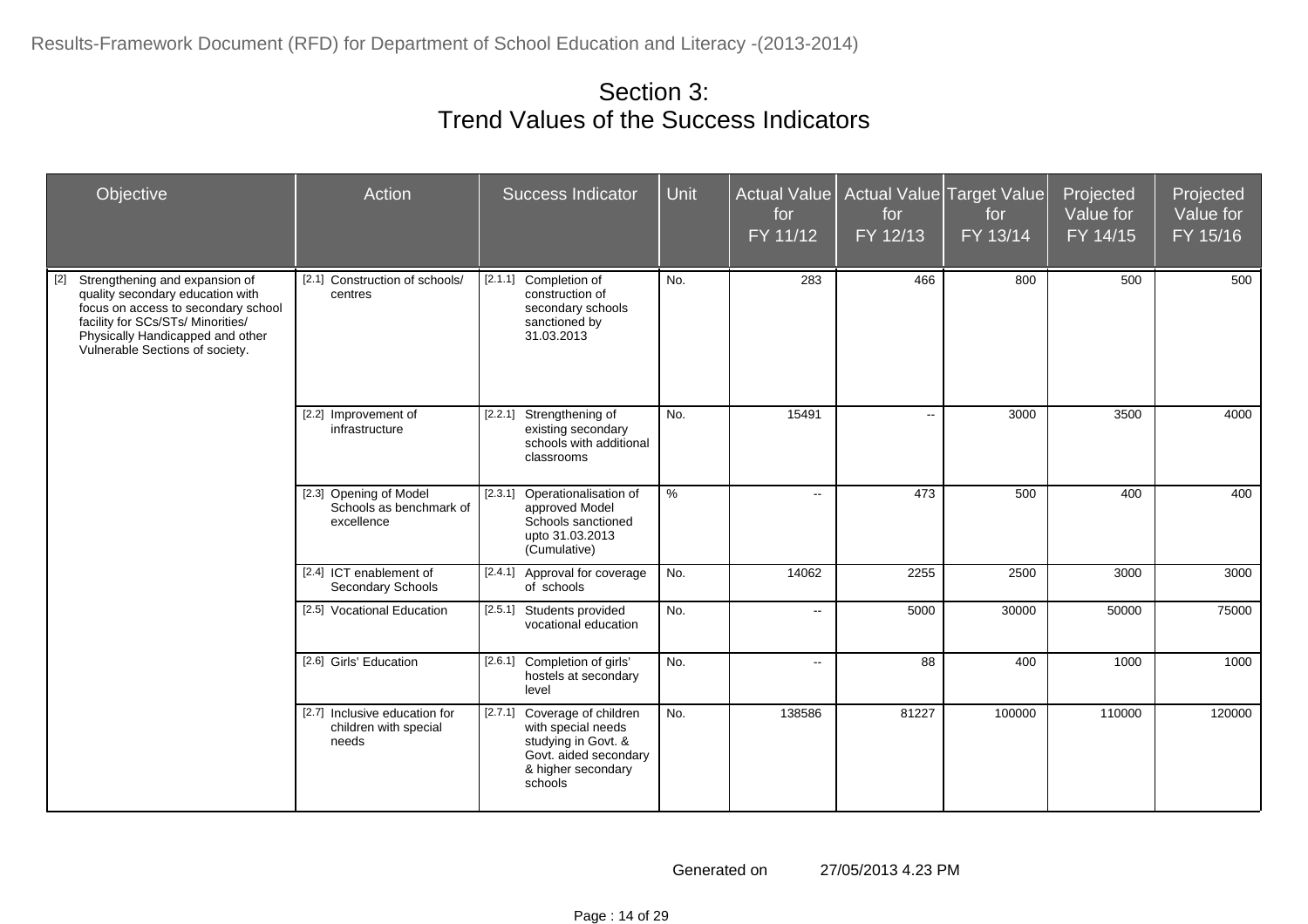| Objective                                                                                                                                    | Action                                                                           | <b>Success Indicator</b>                                                                                               | <b>Unit</b>       | <b>Actual Value</b><br>for<br>FY 11/12 | for<br>FY 12/13                               | Actual Value Target Value<br>for<br>$FY$ 13/14 | Projected<br>Value for<br>FY 14/15 | Projected<br>Value for<br>FY 15/16 |
|----------------------------------------------------------------------------------------------------------------------------------------------|----------------------------------------------------------------------------------|------------------------------------------------------------------------------------------------------------------------|-------------------|----------------------------------------|-----------------------------------------------|------------------------------------------------|------------------------------------|------------------------------------|
|                                                                                                                                              | [2.8] In-service teacher<br>training                                             | [2.8.1]<br>Secondary teachers to<br>be imparted training                                                               | No. (in<br>lakhs) | 3.18                                   | 3.77                                          | 4.5                                            | 5.0                                | 5.5                                |
|                                                                                                                                              |                                                                                  | [2.8.2]<br>Imparting training to<br>Principals and Head<br>Masters of secondary<br>schools                             | No.               | 41082                                  | 26660                                         | 45000                                          | 30000                              | 30000                              |
|                                                                                                                                              | [2.9] National assessment of<br>learning level of students<br>for class X        | [2.9.1] Commissioning of<br>study                                                                                      | Date              | $\sim$                                 | $\mathord{\hspace{1pt}\text{--}\hspace{1pt}}$ | 15/07/2013                                     | 15/07/2014                         | 15/07/2015                         |
| Promotion of literacy and skill<br>$[3]$<br>development to create a fully literate<br>society.                                               | [3.1] Skill development                                                          | [3.1.1]<br>Coverage of learners<br>under skill<br>Development<br>Programme                                             | No. (in<br>lakhs) | 4.4                                    | 2.8                                           | 2.8                                            | 2.8                                | 2.8                                |
|                                                                                                                                              | [3.2] Operationali-sation of<br>Eequivalency<br>Programme                        | [3.2.1] Coverage of Learners<br>under Equivalency<br>Programme                                                         | No.               | $\overline{\phantom{a}}$               | $\sim$ $\sim$                                 | 22000                                          | $\overline{a}$                     | $\sim$                             |
|                                                                                                                                              | [3.3] Assessment of learners<br>under Saakshar Bharat                            | Two rounds of<br>[3.3.1]<br>assessment of learners<br>at district level, on<br>August 31, 2013 & on<br>March 31, 2014. | No.               | 228                                    | 278                                           | 240                                            | $\mathbf{u}$                       | $\sim$                             |
| [4] Formulating policy and carrying out<br>institutional, systemic and functional<br>reforms across school education and<br>adult education. | [4.1] Policy: Introducing a<br>unified system of data in<br>elementary education | [4.1.1] Integrating DISE and<br>Semis systems at<br>State level                                                        | No.               | 6                                      | $\overline{\phantom{a}}$                      | $\overline{4}$                                 | $\overline{a}$                     | $\sim$                             |
|                                                                                                                                              | [4.2] Direct benefit transfer for<br>NMSS and NSIGSE                             | [4.2.1] Districts covered                                                                                              | No.               | $\mathbf{1}$                           | 3                                             | 38                                             | $\sim$                             | $\sim$                             |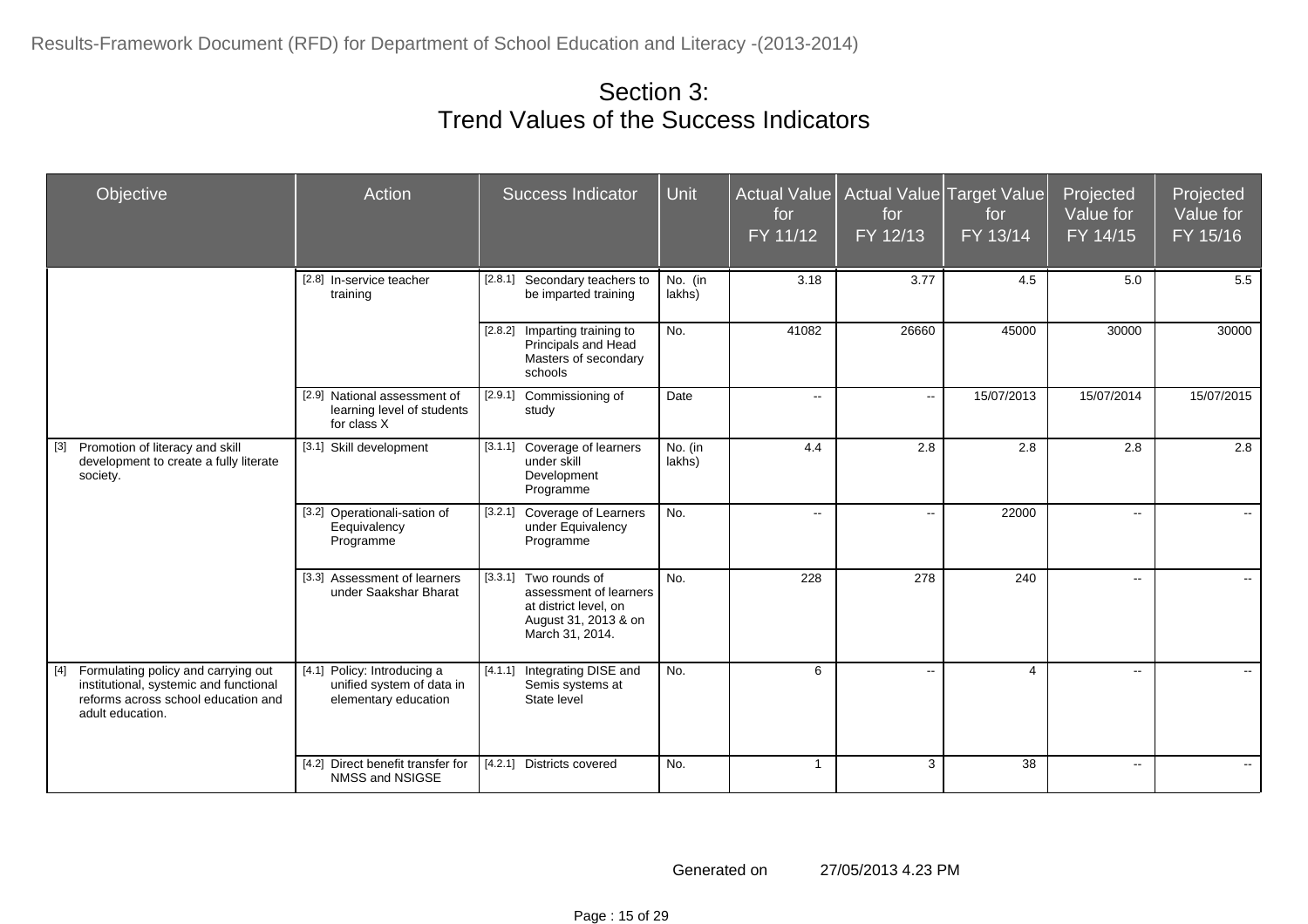| Objective                                                                         | Action                                                                                                                    | Success Indicator                                                                                         | Unit | Actual Value<br>for<br>FY 11/12 | for<br>FY 12/13 | Actual Value Target Value<br>for<br>FY 13/14 | Projected<br>Value for<br>$FY$ 14/15 | Projected<br>Value for<br>FY 15/16 |
|-----------------------------------------------------------------------------------|---------------------------------------------------------------------------------------------------------------------------|-----------------------------------------------------------------------------------------------------------|------|---------------------------------|-----------------|----------------------------------------------|--------------------------------------|------------------------------------|
|                                                                                   | [4.3] Revision of MDM<br>Scheme                                                                                           | [4.3.1] Launching of the<br>revised MDM scheme                                                            | Date | $\sim$ $\sim$                   | $\sim$          | 01/01/2014                                   | $\sim$                               |                                    |
|                                                                                   | [4.4] Review Missions for<br><b>MDM</b>                                                                                   | [4.4.1] States Reviewed                                                                                   | No.  | 8                               | 8               | 8                                            | 8                                    | 8                                  |
|                                                                                   | [4.5] Development of IVRS                                                                                                 | [4.5.1] Rollout of IVRS across<br>the country                                                             | Date | $\sim$                          | $\sim$          | 15/01/2014                                   | $\mathbf{u}$                         | $-1$                               |
|                                                                                   | [4.6] Integration of IVRS with<br>web based MDM-MIS                                                                       | [4.6.1]<br>Commissioning of web<br>portal with IVRS for<br>use[to be explained in<br>section 4]           | Date | $\sim$                          | $\sim$          | 15/01/2014                                   | $\mathbf{u}$                         | $\sim$                             |
|                                                                                   | [4.7] Social auditing of the<br>scheme                                                                                    | [4.7.1] Conducting of social<br>audit of the MDM<br>scheme in States on<br>the lines of Andhra<br>Pradesh | No.  | $\mathbf 0$                     | $\overline{1}$  | $\overline{4}$                               | 6                                    | 8                                  |
|                                                                                   | [4.8] Commissioning of<br>Anthropometric studies in<br>15 SFD's to assess<br>impact of MDM on<br>Health/ nutrition states | [4.8.1]<br>Districts covered                                                                              | No.  | $\mathbf 0$                     | $\mathbf 0$     | 15                                           | $\Omega$                             | $\Omega$                           |
| Efficient Functioning of the RFD<br>System                                        | Timely submission of Draft<br>RFD 2014-15 for Approval                                                                    | On-time submission                                                                                        | Date | ۰.                              | $\sim$          | 06/03/2014                                   | 06/03/2015                           | 06/03/2016                         |
|                                                                                   | Timely submission of Results<br>for 2012-13                                                                               | On-time submission                                                                                        | Date | $\sim$                          | $\sim$          | 02/05/2013                                   | 02/05/2014                           | 02/05/2015                         |
| Improving Internal<br>Efficiency/Responsiveness/<br>Transparency/Service delivery | Independent Audit of<br>implementation of<br>Citizens'/Clients' Charter                                                   | % of implementation                                                                                       | $\%$ | $\sim$                          | $\sim$          | 95                                           | $\mathbf{u}$                         | $\sim$                             |

\* Mandatory Objective(s)

Generated on 27/05/2013 4.23 PM

Page : 16 of 29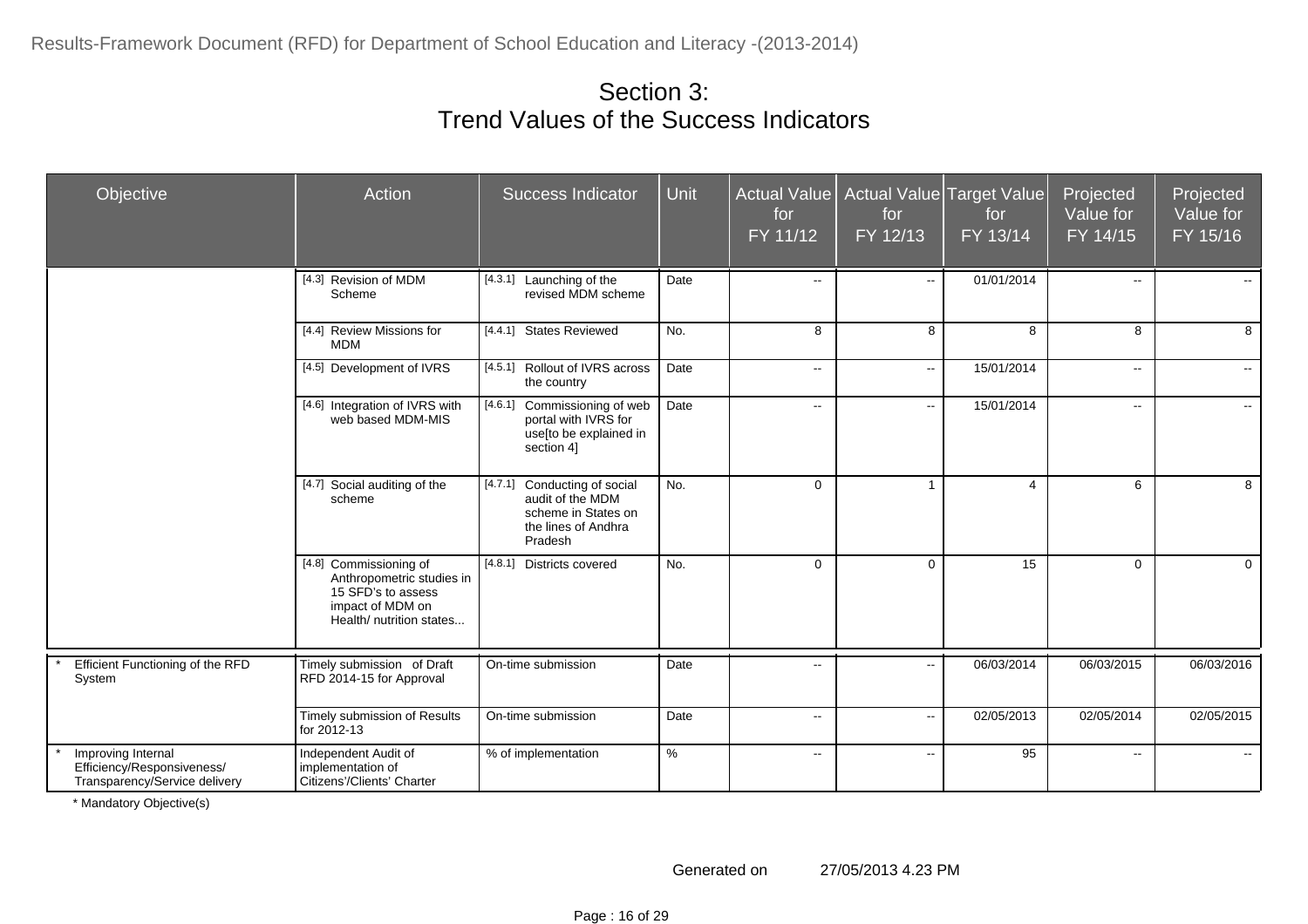| Objective                     | Action                                                                                                             | <b>Success Indicator</b>           | <b>Unit</b> | for<br>FY 11/12          | Actual Value   Actual Value   Target Value  <br>for<br>FY 12/13 | for<br>FY 13/14 | Projected<br>Value for<br>FY 14/15 | Projected<br>Value for<br>FY 15/16 |
|-------------------------------|--------------------------------------------------------------------------------------------------------------------|------------------------------------|-------------|--------------------------|-----------------------------------------------------------------|-----------------|------------------------------------|------------------------------------|
| of Ministry/Department        | $\overline{(CCC)}$                                                                                                 |                                    |             |                          |                                                                 |                 |                                    |                                    |
|                               | Independent Audit of<br>implementation of Public<br>Grievance Redressal System                                     | % of implementation                | $\%$        | $\mathbf{u}$             | $\overline{\phantom{a}}$                                        | 95              | $\sim$                             | $\sim$ $\sim$                      |
|                               | Update departmental strategy<br>to align with 12th Plan priorities                                                 | Timely updation of the<br>strategy | Date        | $\mathbf{u}$             | $\sim$                                                          | 17/09/2013      | 17/09/2014                         | 17/09/2015                         |
| <b>Administrative Reforms</b> | Implement mitigating strategies<br>for reducing potential risk of<br>corruption                                    | % of implementation                | $\%$        | $- -$                    | $\overline{\phantom{a}}$                                        | 95              | $- -$                              | $\overline{a}$                     |
|                               | Implement ISO 9001 as per<br>the approved action plan                                                              | % of implementation                | %           | --                       | $\overline{\phantom{a}}$                                        | 95              | $\sim$                             | $\sim$                             |
|                               | Implement Innovation Action<br>Plan (IAP)                                                                          | % of milestones achieved           | $\%$        | $\overline{\phantom{a}}$ | $\overline{\phantom{a}}$                                        | 95              | $\sim$                             | $\sim$                             |
|                               | Identification of core and non-<br>core activities of the<br>Ministry/Department as per<br>2nd ARC recommendations | Timely submission                  | Date        | $\mathbf{u}$             | $\sim$                                                          | 15/10/2013      | 15/10/2014                         | 15/10/2015                         |

\* Mandatory Objective(s)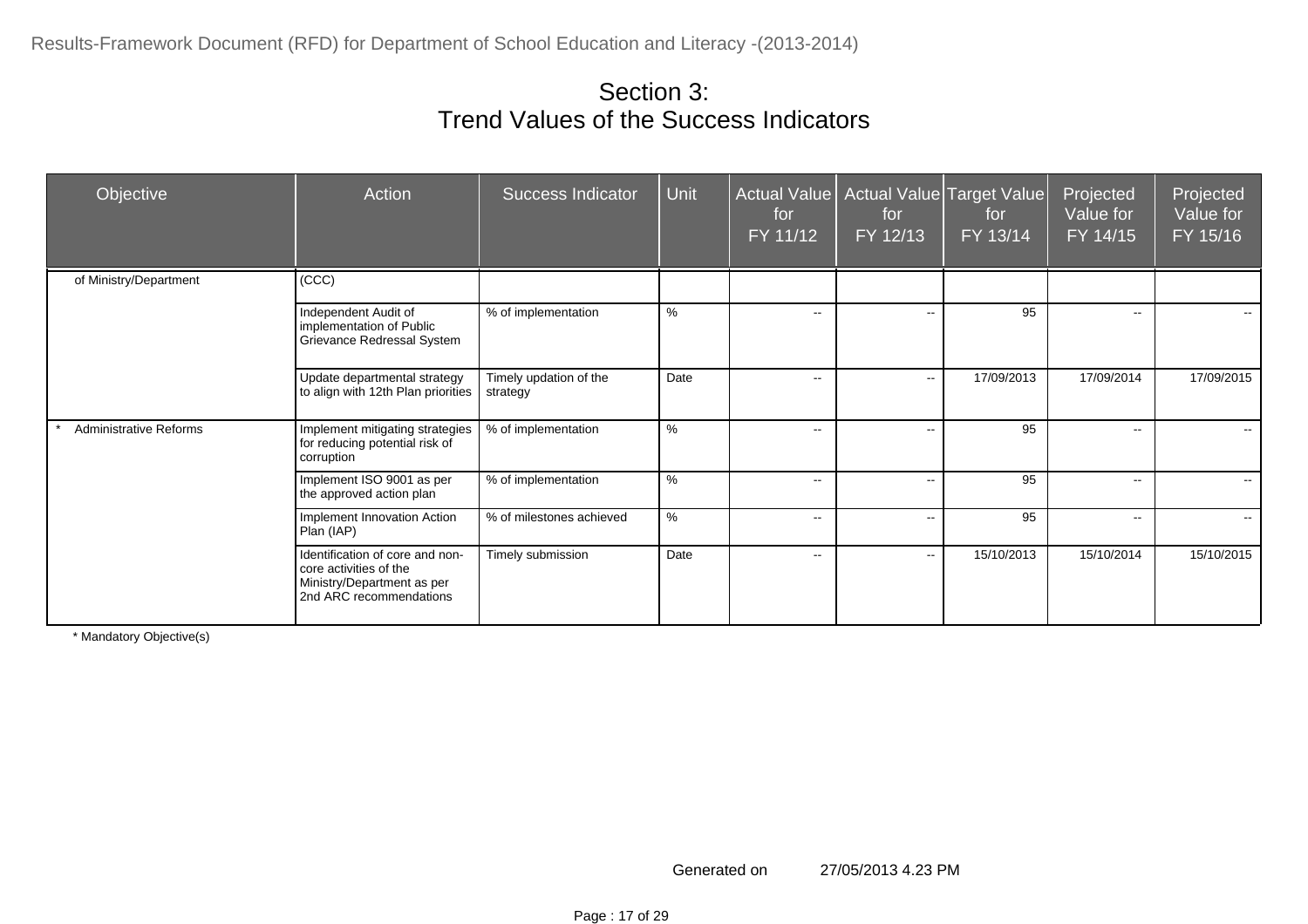| SI.No          | Acronym     | Description                                 |
|----------------|-------------|---------------------------------------------|
| $\overline{1}$ | AECs        | <b>Adult Education Centres</b>              |
| $\overline{2}$ | AWP and B   | Annual Work Plan and Budget                 |
| $\mathbf{3}$   | <b>BITE</b> | <b>Block Institute of Teacher Education</b> |
| $\overline{4}$ | CABE        | Central Advisory Board of Education         |
| $\overline{5}$ | <b>CBSE</b> | Central Board of Secondary Education        |
| $\,6\,$        | CDAC        | Center for Development of Advanced Computer |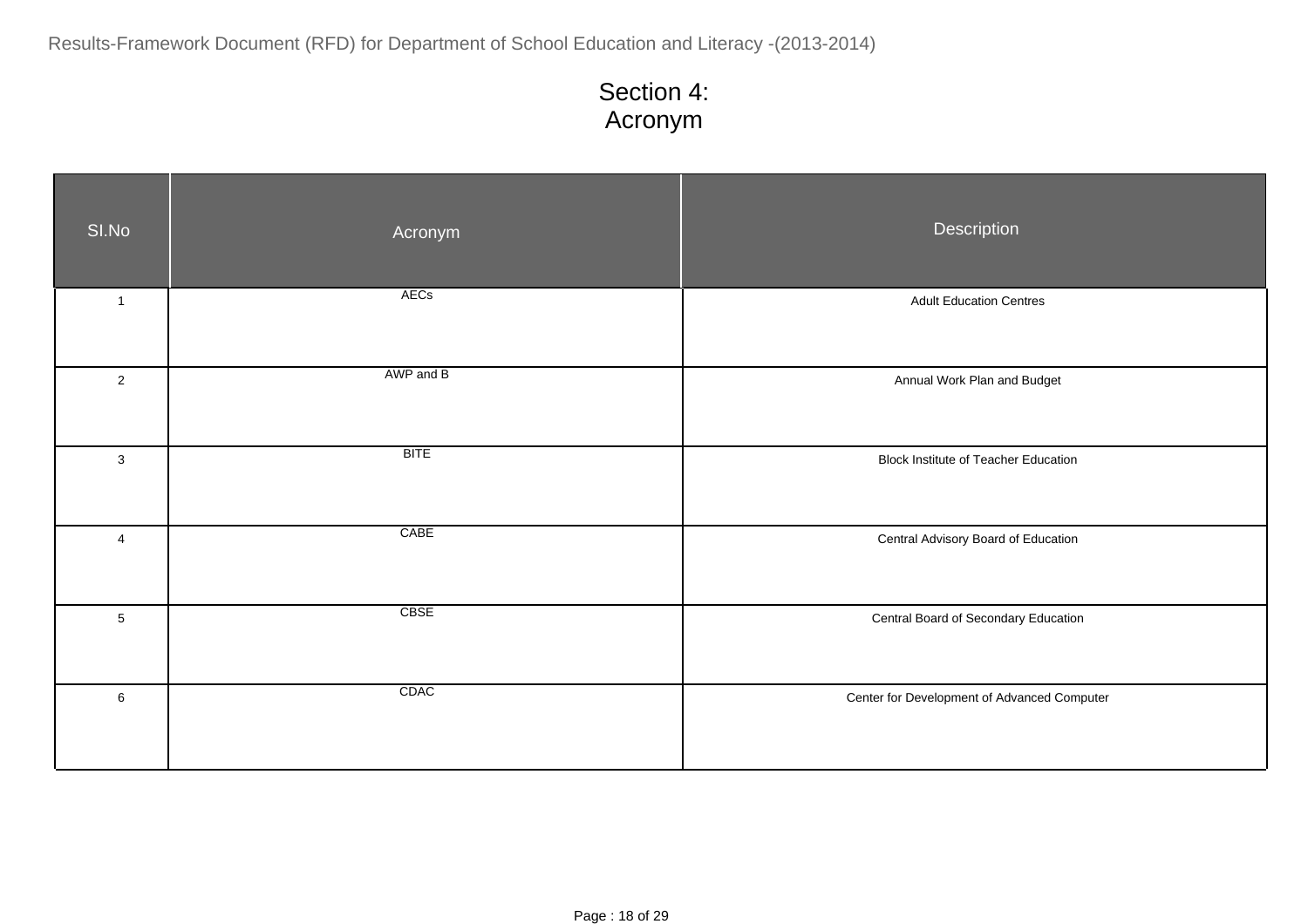| SI.No          | Acronym     | Description                                  |
|----------------|-------------|----------------------------------------------|
| $\overline{7}$ | CTE         | College of Teacher Education                 |
| $\bf8$         | <b>CTSA</b> | Central Tibetan School Administration        |
| $9\,$          | D.Ed.       | Diploma in Education                         |
| $10$           | <b>DIET</b> | District Institute of Education and Training |
| 11             | <b>DISE</b> | District Information System for Education    |
| 12             | <b>DRC</b>  | <b>District Resource Centre</b>              |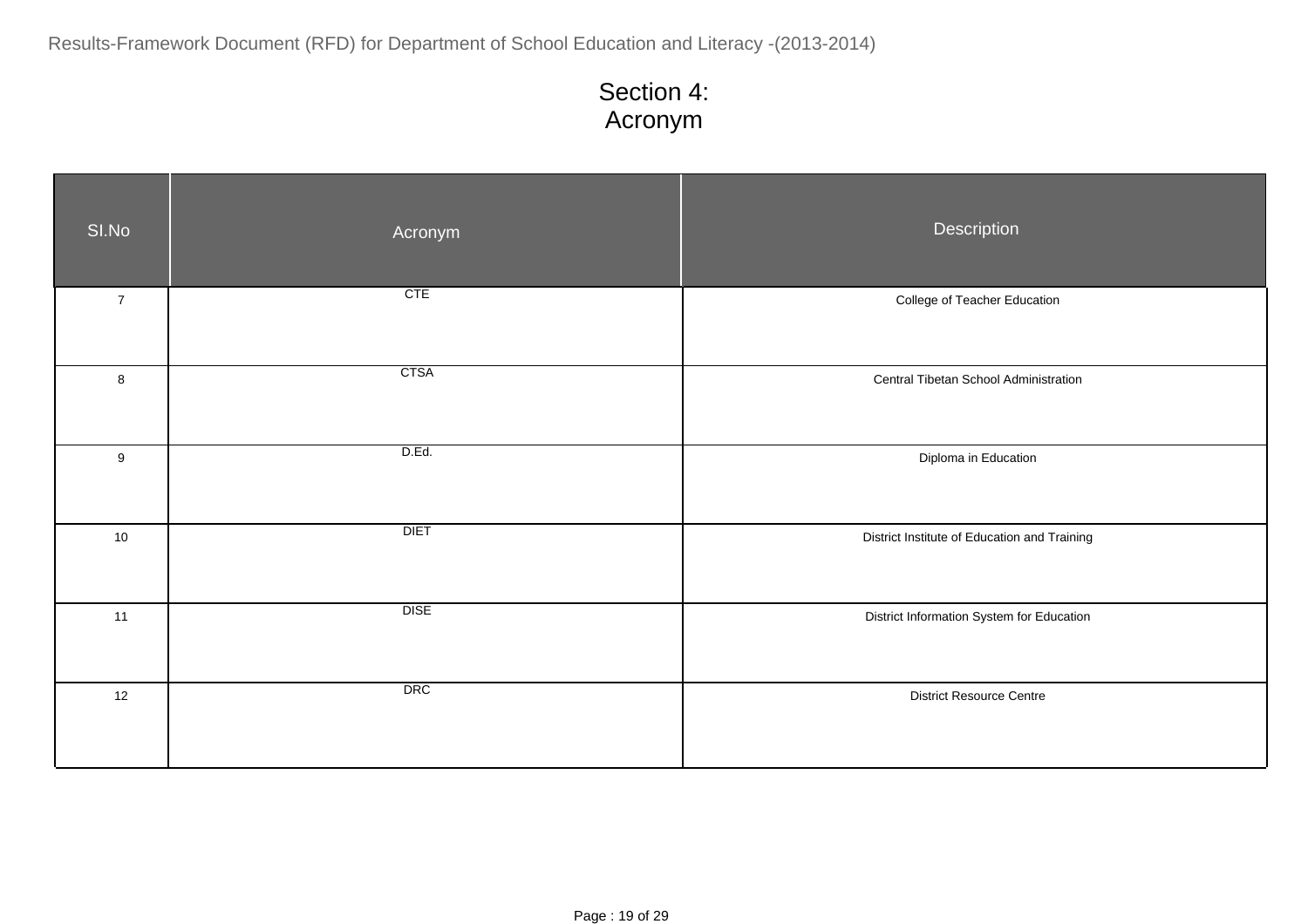| SI.No | Acronym     | Description                                  |
|-------|-------------|----------------------------------------------|
| 13    | EFC         | <b>Expenditure Finance Committee</b>         |
| 14    | FCI         | Food Corporation of India                    |
| 15    | <b>IASE</b> | Institutes for Advanced Studies in Education |
| 16    | ICT         | Information and Communication Technology     |
| 17    | <b>IVRS</b> | Integrated Voice Response System             |
| 18    | JSS         | Jan Shikshan Sansthan                        |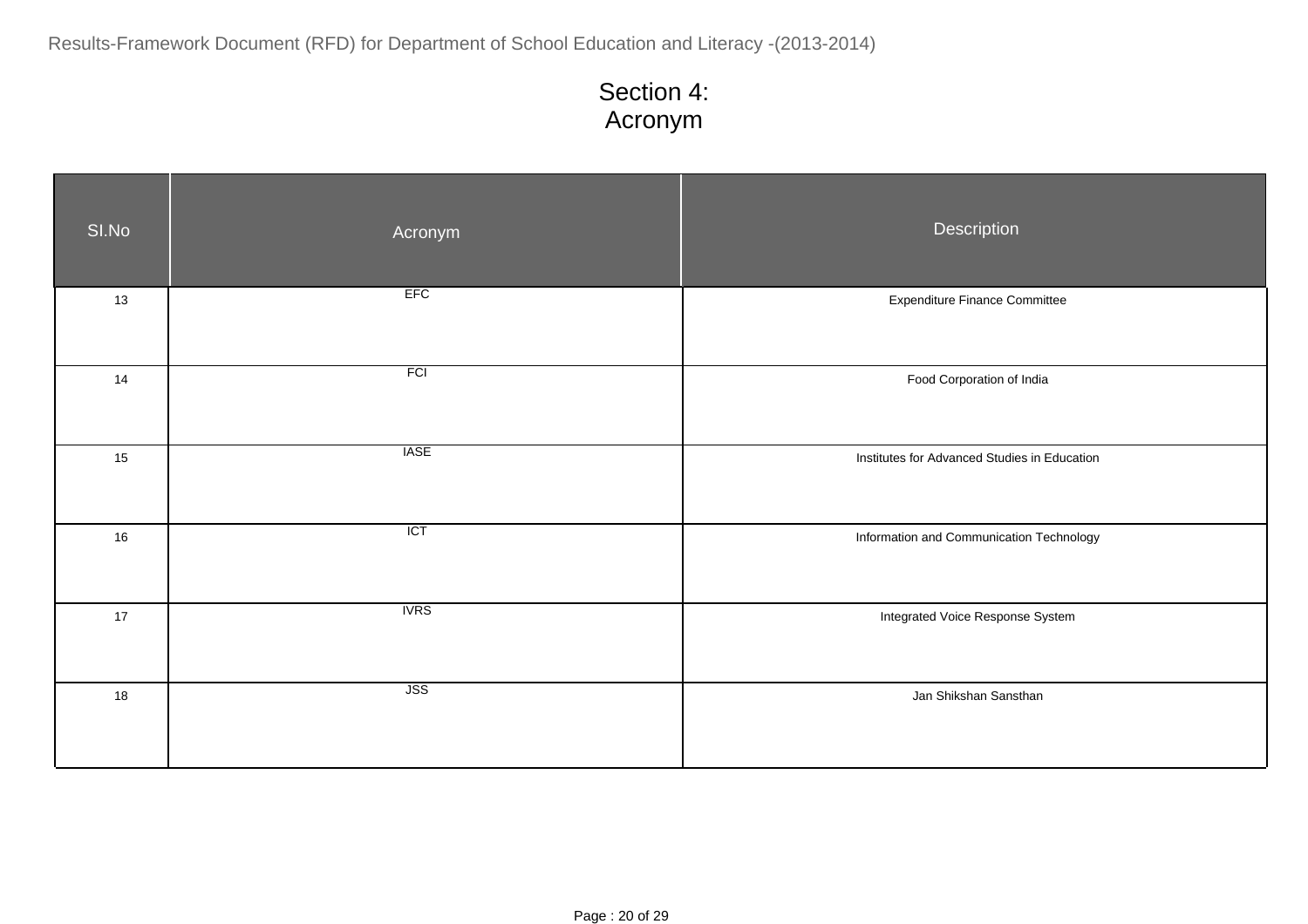| SI.No | Acronym      | Description                                         |
|-------|--------------|-----------------------------------------------------|
| 19    | <b>KGBV</b>  | Kasturba Gandhi Balika Vidyalaya                    |
| 20    | KVS          | Kendriya Vidyalaya Sangathan                        |
| 21    | <b>MDM</b>   | Mid Day Meal                                        |
| 22    | MIS          | Management Information System                       |
| 23    | <b>MME</b>   | Management Monitoring and Evaluation                |
| 24    | <b>NCERT</b> | National Council of Education Research and Training |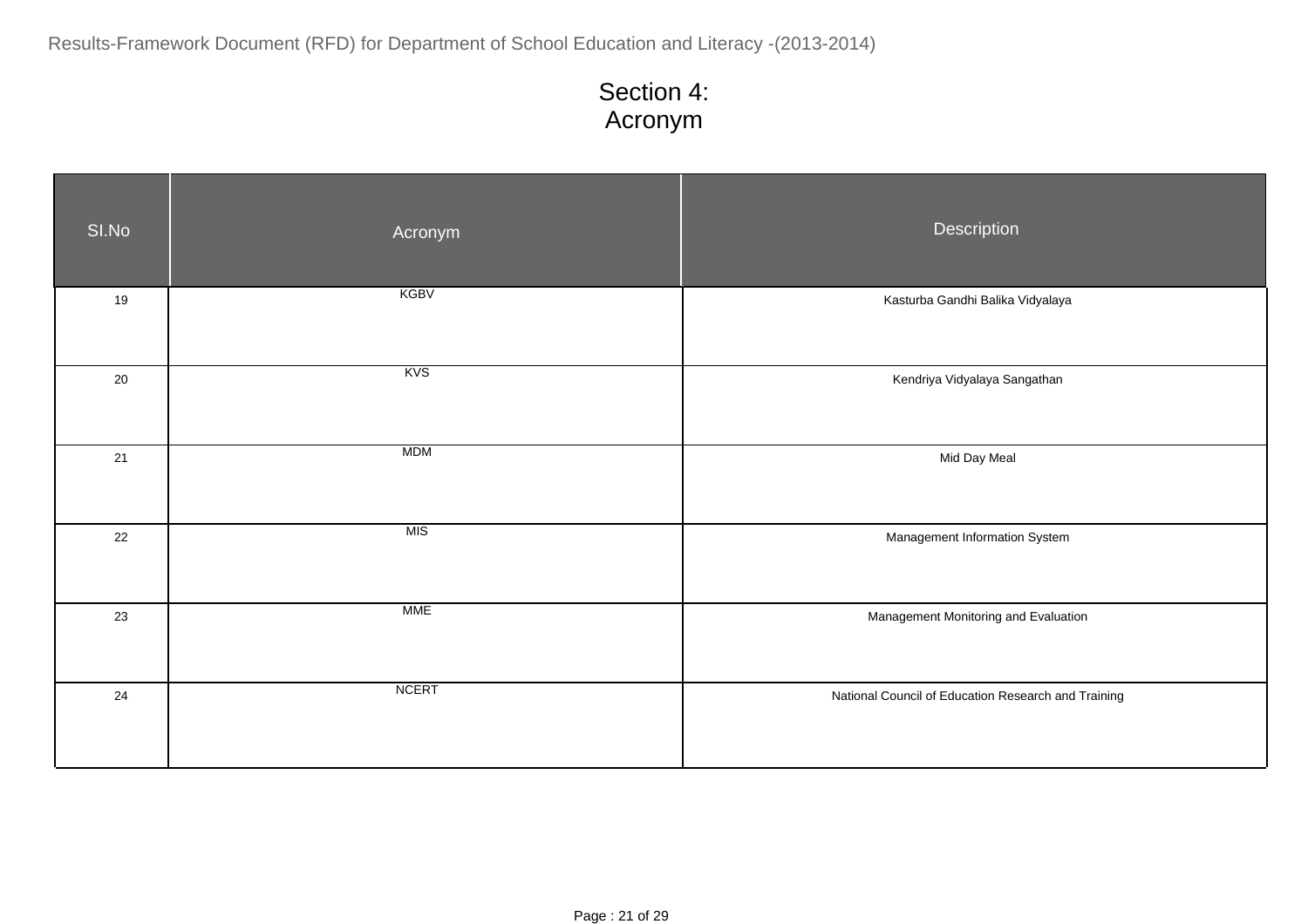| SI.No | Acronym       | Description                                         |
|-------|---------------|-----------------------------------------------------|
| 25    | <b>NCFTE</b>  | National Curriculum Framework for Teacher Education |
| 26    | NCLP          | National Child Labour Project                       |
| 27    | <b>NCTE</b>   | National Council for Teacher Education              |
| 28    | <b>NIOS</b>   | National Institute of Open Schooling                |
| 29    | <b>NMSS</b>   | National Means-cum Merit Scholarship Scheme         |
| 30    | <b>NSIGSE</b> | National Scheme for Incentive to the Girl Child     |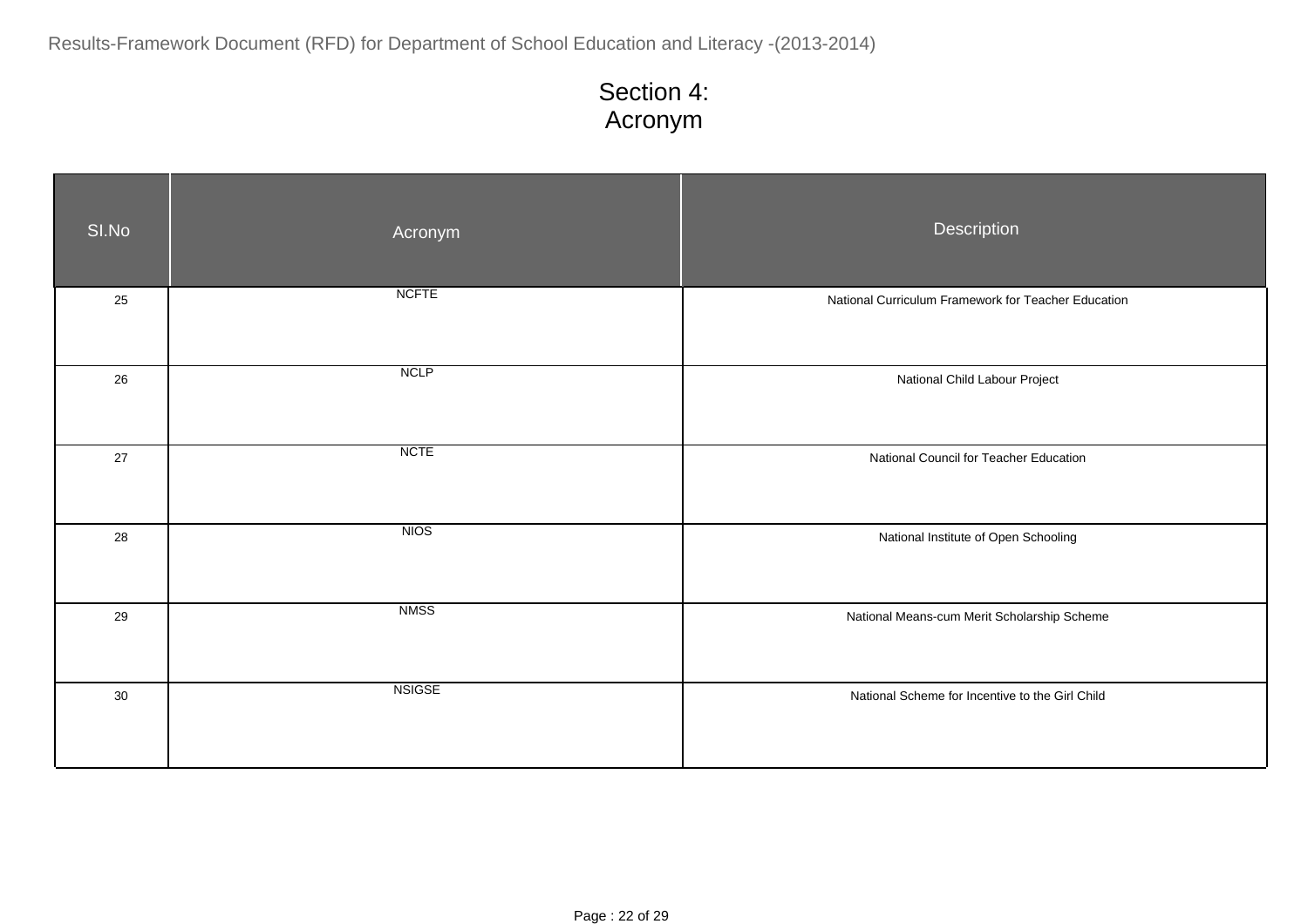| SI.No | Acronym     | Description                         |
|-------|-------------|-------------------------------------|
| 31    | NVS         | Navodaya Vidyalaya Samiti           |
| 32    | PAB         | Project Approval Board              |
| 33    | PPP         | Public Private Partnership          |
| 34    | PRI         | Panchayati Raj Institute            |
| 35    | <b>RMSA</b> | Rashtriya Madhyamik Shiksha Abhiyan |
| 36    | RTE         | Right to Education                  |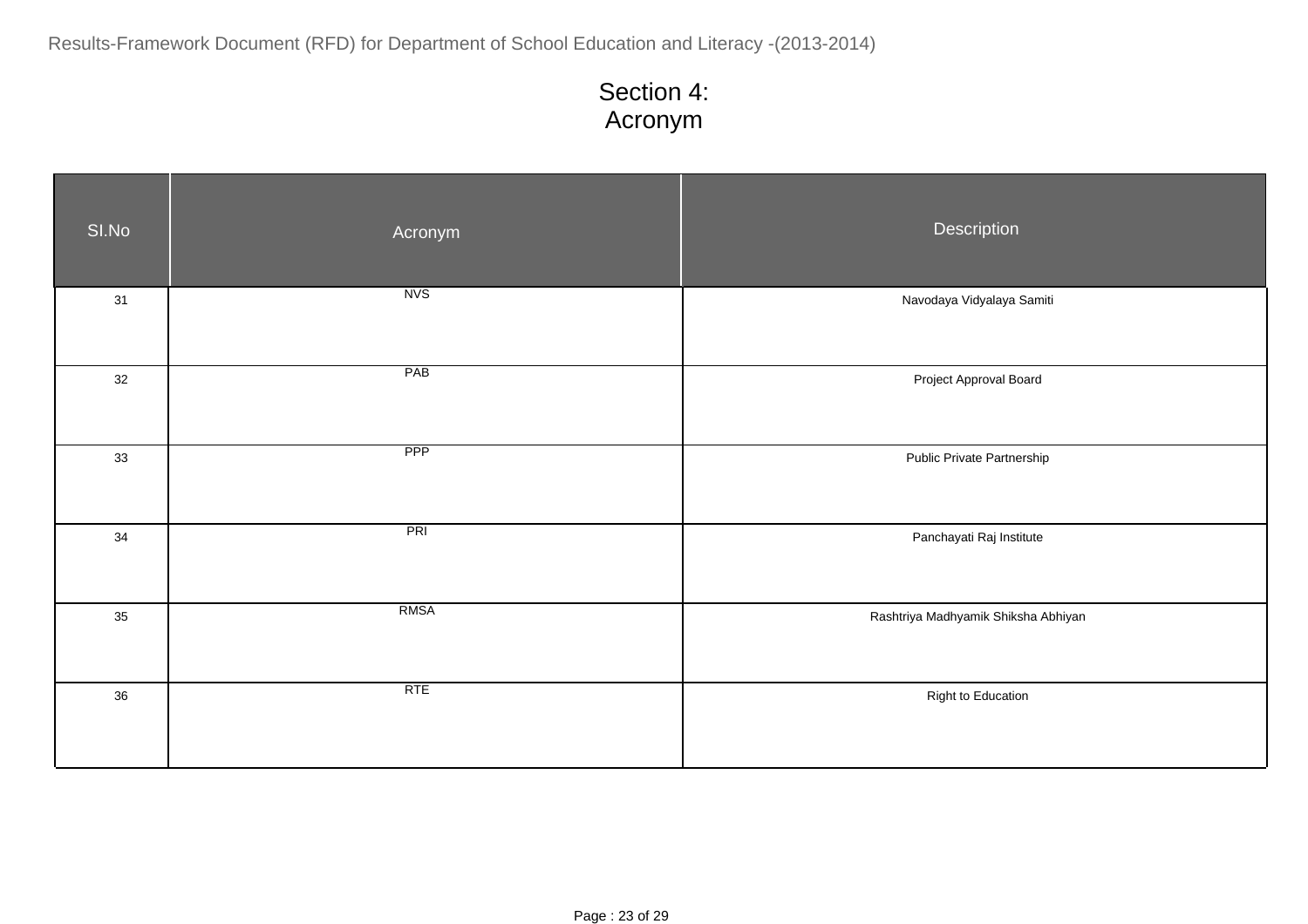| SI.No | Acronym                | Description                            |
|-------|------------------------|----------------------------------------|
| 37    | $\overline{\text{sc}}$ | Scheduled Caste                        |
| 38    | SES                    | <b>Selected Educational Statistics</b> |
| 39    | <b>SRCs</b>            | <b>State Resource Centres</b>          |
| 40    | SRS                    | Software Requirement System            |
| 41    | SSA                    | Sarva Shiksha Abhiyan                  |
| 42    | ST                     | <b>Scheduled Tribes</b>                |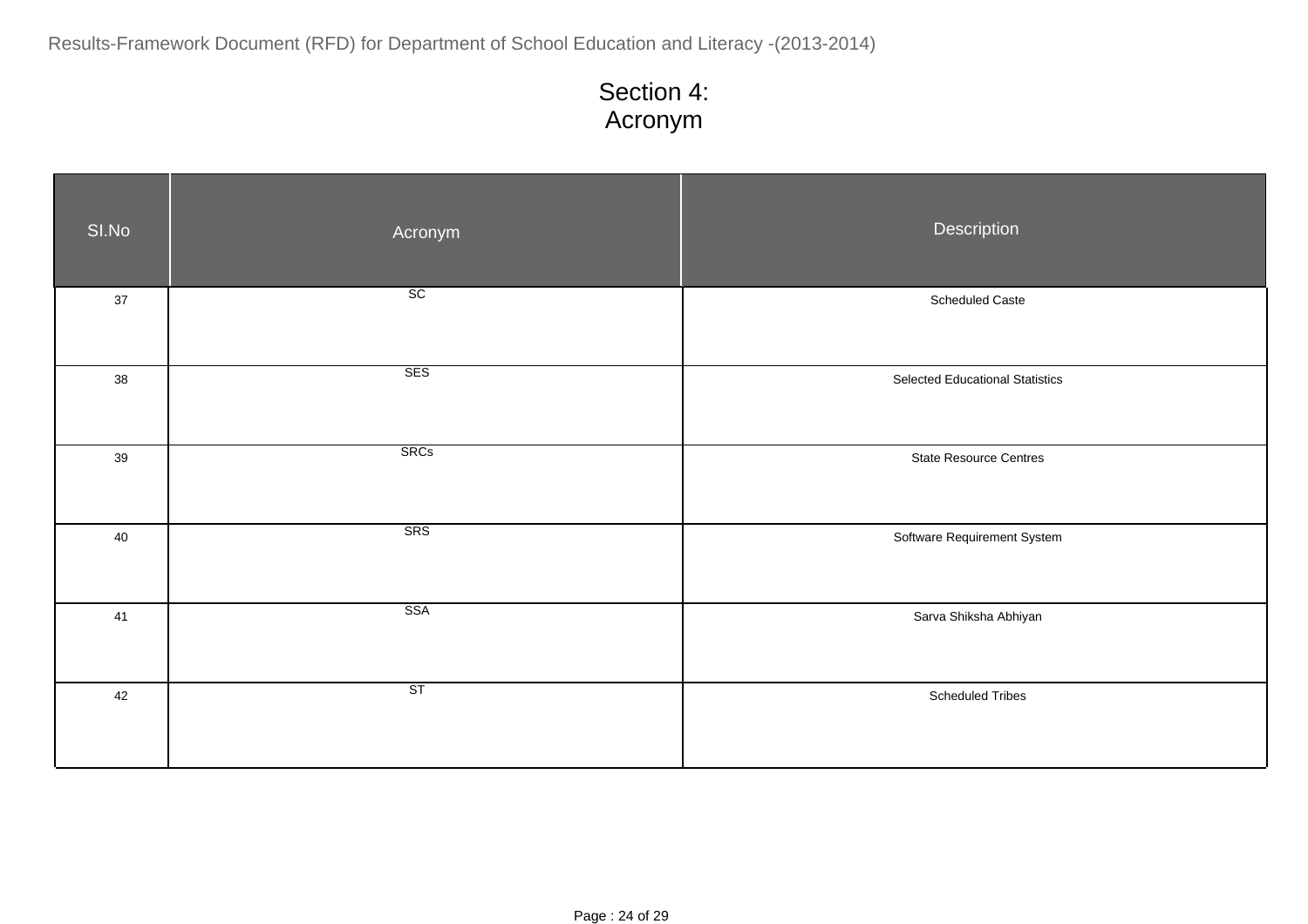| SI.No | Acronym | <b>Description</b>                      |
|-------|---------|-----------------------------------------|
| 43    | TEAB    | <b>Teacher Education Advisory Board</b> |
|       |         |                                         |
| 44    | UT      | <b>Union Territory</b>                  |
|       |         |                                         |
|       |         |                                         |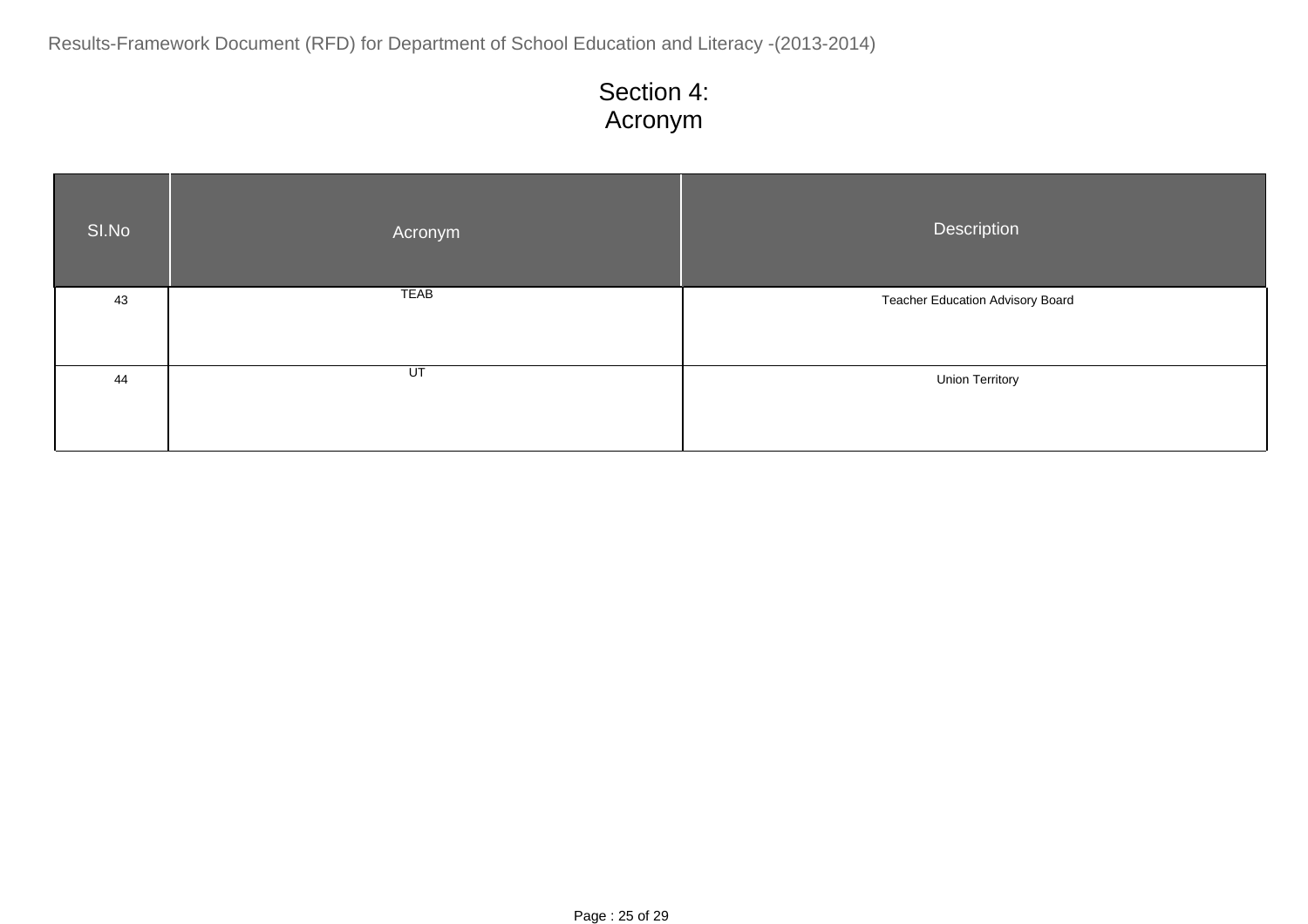#### Section 4: Description and Definition of Success Indicators and Proposed Measurement Methodology

| SI.No          | Success indicator                                                  | <b>Description</b>                                                                                                                                                                                                                                                                  | <b>Definition</b>                                                                                                                       | Measurement                                                                                                                                                                                                        | <b>General Comments</b>                                                                                                                                  |
|----------------|--------------------------------------------------------------------|-------------------------------------------------------------------------------------------------------------------------------------------------------------------------------------------------------------------------------------------------------------------------------------|-----------------------------------------------------------------------------------------------------------------------------------------|--------------------------------------------------------------------------------------------------------------------------------------------------------------------------------------------------------------------|----------------------------------------------------------------------------------------------------------------------------------------------------------|
|                | [1.7.1] Average annual drop-out rate (based on<br>DISE data)       | The measure captures drop-out rates<br>on a year to year basis from one<br>class to the next class. For example if<br>there are 100 students in a class and<br>only 96 students go to class 2, the<br>drop-out rate would be 4 per cent.                                            | The percentage of children<br>who drop-out before going to<br>the next class.                                                           | In percentage terms.                                                                                                                                                                                               | The measure shows the<br>percentage of children who drop-<br>out before going to the next class.<br>The measurement is on year to<br>year basis.         |
| $\overline{2}$ | [1.7.2] Transition rate from primary to upper<br>primary for girls | This measure captures the transition<br>from class 5 to class 6, i.e. from<br>Primary to Upper Primary school. For<br>example if there are 100 students in<br>class 5 and 88 students go to class 6,<br>transition rate would be 88%.                                               | The proportion of children<br>moving from class 5 to class<br>6 indicates the transition rate.                                          | In percentage terms.                                                                                                                                                                                               | The measure shows the progress<br>of children from Primary to Upper<br>Primary School.                                                                   |
| 3              | [3.2.1] Coverage of Learners under Equivalency<br>Programme        | Equivalency programme is meant to<br>provide an alternative education<br>programme that is equivalent to an<br>existing formal system of education,<br>both in general or vocational<br>education.                                                                                  | Certification of learners for<br>equivalency programmes.                                                                                | Number of persons certified by<br>certifying agencies such as<br>National Institute of Open<br>Schooling (NIOS), Central<br>Board of Secondary Education<br>(CBSE), State Boards and<br>other certifying agencies. | The equivalency certification<br>allows a person an opportunity to<br>continue her studies under open<br>schooling system or formal<br>schooling system. |
| 4              | [4.2.1] Districts covered                                          | National Means-cum Merit<br>Scholarship and National Scheme for<br>Incentive to the Girl Child have been<br>covered under the Direct Benefit<br>Transfer (DBT) Scheme rolled out by<br>the Government of India from 1st<br>January, 2013 in selected districts.<br>Under the scheme | Number of beneficiaries who<br>are provided scholarships<br>directly in their bank<br>accounts which are linked to<br>an Aadhar Number. | Number of district covered<br>under the Direct Benefit<br>Transfer scheme.                                                                                                                                         | The roll out of the scheme would<br>allow faster payment of<br>scholarships to the students.                                                             |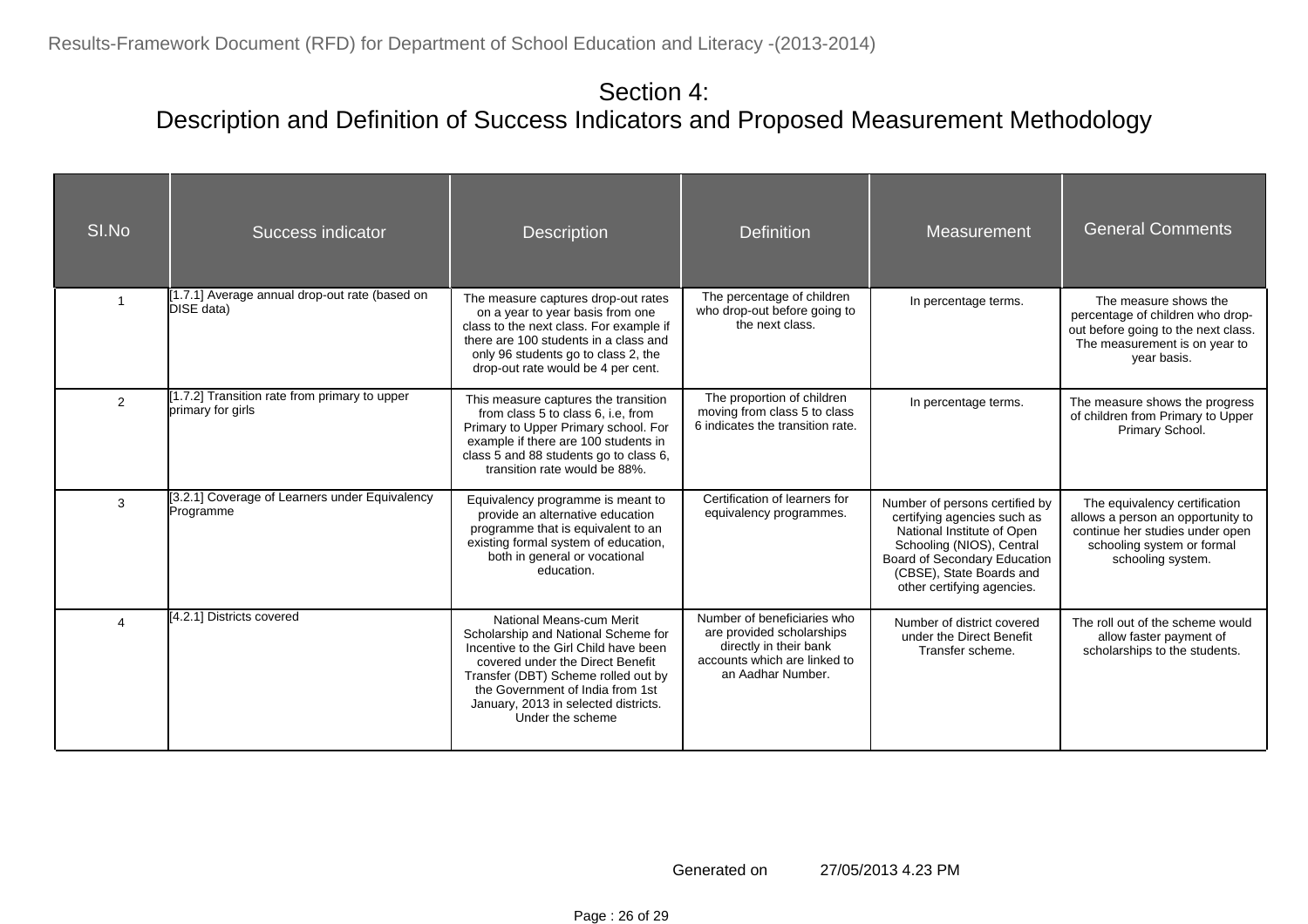#### Section 4: Description and Definition of Success Indicators and Proposed Measurement Methodology

| SI.No | Success indicator                          | <b>Description</b>                                                                                                                                                                                                                                                                                                                                                                | <b>Definition</b>                                                                                                                       | Measurement                                                                | <b>General Comments</b>                                                                                                                          |
|-------|--------------------------------------------|-----------------------------------------------------------------------------------------------------------------------------------------------------------------------------------------------------------------------------------------------------------------------------------------------------------------------------------------------------------------------------------|-----------------------------------------------------------------------------------------------------------------------------------------|----------------------------------------------------------------------------|--------------------------------------------------------------------------------------------------------------------------------------------------|
|       | [4.2.1] Districts covered                  | scholarships have to be provided<br>directly in the beneficiaries' bank<br>account which is linked to an Aadhar<br>Number.                                                                                                                                                                                                                                                        | Number of beneficiaries who<br>are provided scholarships<br>directly in their bank<br>accounts which are linked to<br>an Aadhar Number. | Number of district covered<br>under the Direct Benefit<br>Transfer scheme. | The roll out of the scheme would<br>allow faster payment of<br>scholarships to the students.                                                     |
|       | [4.5.1] Rollout of IVRS across the country | The Department would roll out<br>Interactive Voice Response System<br>(IVRS) to gather feedback on serving<br>of Mid Day Meals in the schools.<br>Designated persons in the school and<br>village would be sent a pre-recorded<br>message about serving of the meal<br>every day and they would feed the<br>data through punching number keys<br>on the mobile or through an SMS. | Creation of a system to take<br>feedback through SMS, pre-<br>recorded phone calls on<br>serving of Mid Day Meals.                      | Number of schools covered<br>under the IVRS System.                        | The system will allow real time<br>monitoring of Mid Day Meal<br>Programme and allow the Ministry<br>to carry out remedial action, if<br>needed. |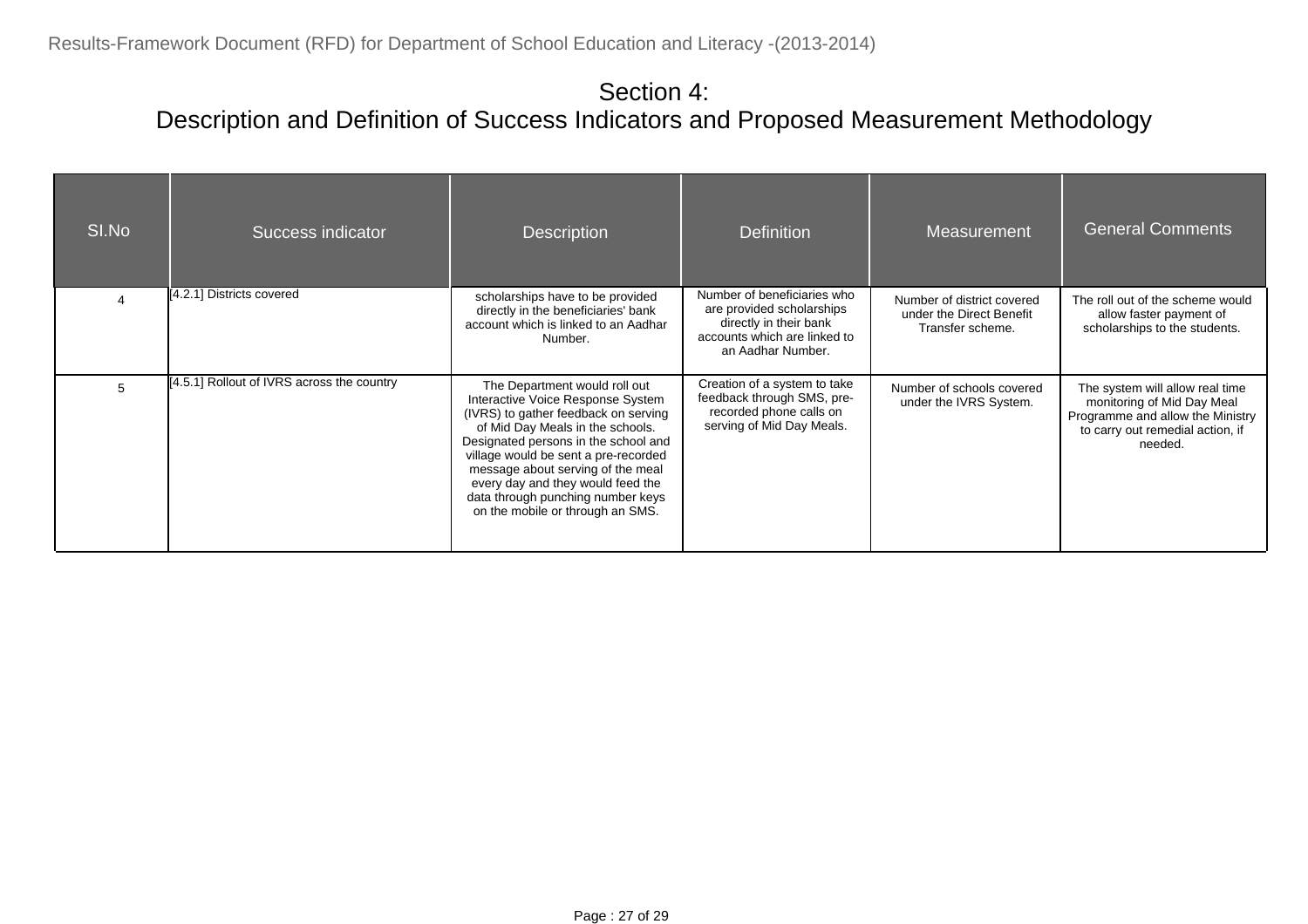#### Section 5 : Specific Performance Requirements from other Departments

| Location<br><b>Type</b> | <b>State</b> | <b>Organisation Type</b> | <b>Organisation Name</b>                             | <b>Relevant Success</b><br>Indicator                                   | What is your<br>requirement from<br>this organisation                                            | Justification for this<br>requirement                                                                                                                                                                                  | Please quantify your<br>requirement from<br>this Organisation | What happens if<br>your requirement is<br>not met.                                                                                                                                 |
|-------------------------|--------------|--------------------------|------------------------------------------------------|------------------------------------------------------------------------|--------------------------------------------------------------------------------------------------|------------------------------------------------------------------------------------------------------------------------------------------------------------------------------------------------------------------------|---------------------------------------------------------------|------------------------------------------------------------------------------------------------------------------------------------------------------------------------------------|
| Central<br>Government   |              | Departments              | Department of<br>Telecommunications                  | Approval for coverage<br>of schools                                    | Broadband connectivity<br>is a critical factor<br>affecting the success of<br>the ICT programme. | The CSS "ICT in Schools" aims<br>to bridge the digital divide. A lot<br>of computer based learning is<br>intended to be web based. A<br>central web based repository of<br>teaching learning material is<br>envisaged. | Broadband connectivity to<br>all schools                      | The ICT infrastructure<br>created would be stand<br>alone machines, resulting<br>in its sub optimal<br>utilisation. No resource<br>sharing across the country<br>would be possible |
|                         |              |                          | Department of Food and<br><b>PUBLIC Distribution</b> | Construction of Kitchen-<br>cum-stores in<br><b>Elementary Schools</b> | Timely supply of good<br>quality food grains to<br>State/ UT<br>Governments                      | For making available the food<br>grains to all the schools in time.                                                                                                                                                    | Food grains as per the<br>norms.                              | Food cannot be made<br>available to children by the<br>schools for want of food<br>grains in time;                                                                                 |
|                         |              | Ministry                 | Ministry of Finance                                  | Construction of primary<br>schools                                     | Timely funds for<br>sustained continuity of<br>programmes and<br>schemes                         | Funds are needed to construct<br>the school buildings.                                                                                                                                                                 | Plan outlay of 2013-14.                                       | It would hamper the<br>achievement of National<br>targets and programme<br>outcomes.                                                                                               |
|                         |              |                          |                                                      | Construction of upper<br>primary schools                               |                                                                                                  |                                                                                                                                                                                                                        |                                                               |                                                                                                                                                                                    |
|                         |              |                          | Ministry of Panchayati Raj                           | Setting up of new Adult<br><b>Education Centres</b>                    | Capacity building of<br>implementing agencies                                                    | AECs are to be set up by village<br>panchayats.                                                                                                                                                                        | Full support and<br>commitment                                |                                                                                                                                                                                    |
|                         |              |                          |                                                      | Starting of classes                                                    |                                                                                                  |                                                                                                                                                                                                                        |                                                               |                                                                                                                                                                                    |